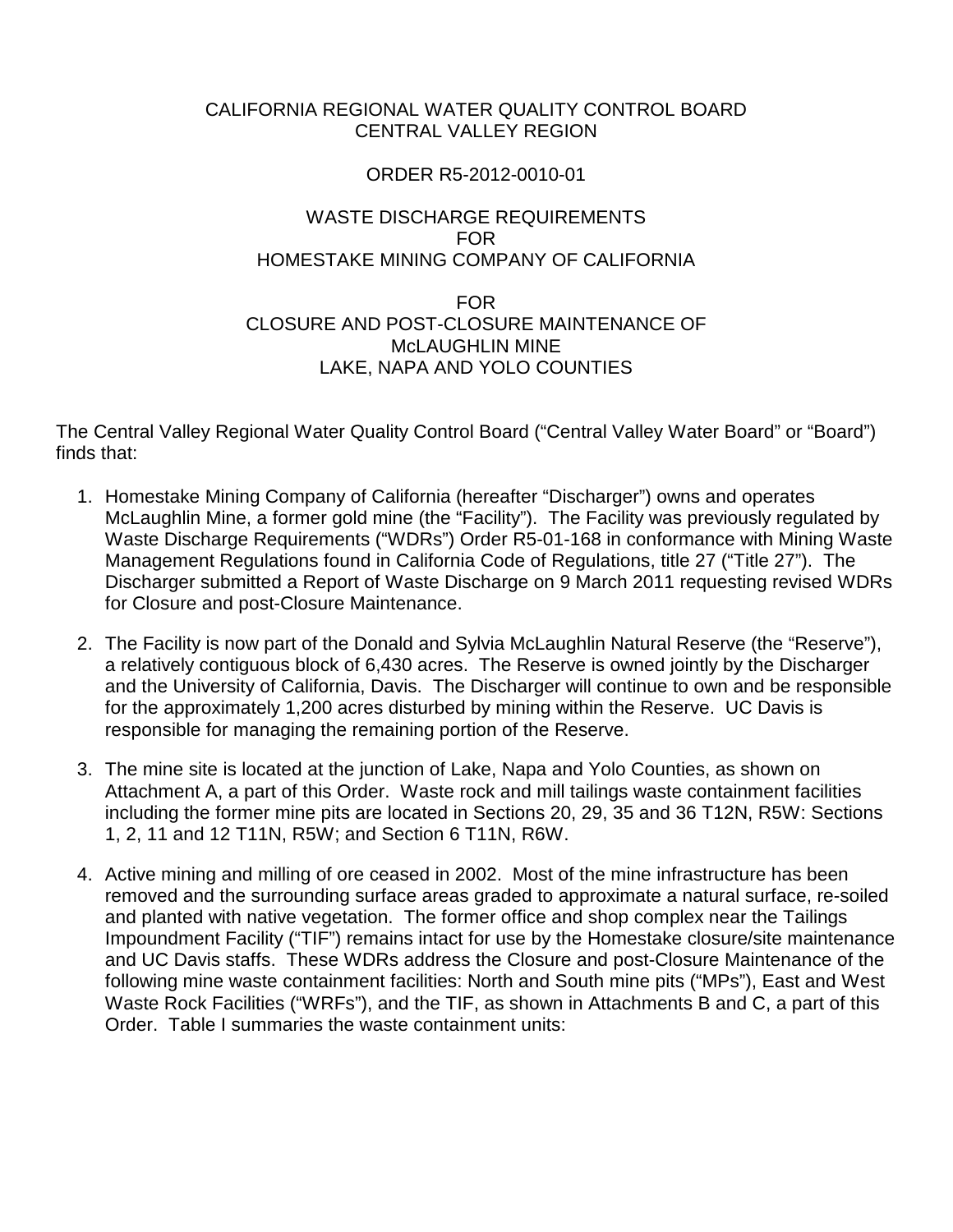### **TABLE I Mine Waste Containment Unit Description**

| <b>Unit</b>                         | Title 27<br><b>Class</b> | <b>Volume</b>                                                                                          | <b>Description of Liner and Cover</b><br><b>Components</b>                                                                                                                                      | <b>Status</b>          |
|-------------------------------------|--------------------------|--------------------------------------------------------------------------------------------------------|-------------------------------------------------------------------------------------------------------------------------------------------------------------------------------------------------|------------------------|
| East Waste<br><b>Rock Facility</b>  | Group B                  | 13 Million<br>Tons (MT) of<br>waste rock on<br>62 acres                                                | 5-feet of non-acid forming clayey waste on<br>prepared sub-grade and spine drains.<br>Leachate is pumped to South MP.                                                                           | Filled and<br>closed.  |
|                                     |                          |                                                                                                        | The final cover consists of ten to fifteen-feet<br>of clay overlain by five to ten-feet of<br>vegetated soil cover.                                                                             |                        |
| West Waste<br><b>Rock Facility</b>  | Group B                  | 80 MT of<br>waste rock on<br>350 acres                                                                 | 5-feet of non-acid forming clayey waste on<br>prepared sub-grade and spine drains.<br>Leachate is pumped to South MP.                                                                           | Filled and<br>closed.  |
|                                     |                          |                                                                                                        | The final cover consists of ten to fifteen-feet<br>of clay overlain by five to ten-feet of<br>vegetated soil cover.                                                                             |                        |
| North Mine<br>Pit                   | Group B                  | 14.6 MT<br>including 4.6<br>MT tons in<br>the WRF, 5.4<br>MT below<br>1700 ft and<br>4.6 MT as fill.   | Unlined, base of waste is below the water<br>table, any leachate is contained within the<br>mine pit lake.                                                                                      | Filled and<br>closed.  |
|                                     |                          |                                                                                                        | The WRF final waste rock cover consists of<br>fifteen-feet of non-acid generating clay<br>overlain by five-feet of vegetated soil cover.<br>Waste rock used as fill is not covered.             |                        |
| South Mine<br>Pit                   | Group B                  | 7 MT,<br>including 3.3<br>MT in the<br><b>WRF, 3.5 MT</b><br>in below 1700<br>ft and 0.2 MT<br>as fill | Unlined, base of waste is below the water<br>table, any leachate is contained within the<br>mine pit lake.                                                                                      | Filled and<br>closed.  |
|                                     |                          |                                                                                                        | The South MP WRF final waste rock cover<br>consists of fifteen-feet of non-acid generating<br>clay overlain by five-feet of vegetated soil<br>cover. Waste rock used as fill is not<br>covered. |                        |
| Tailings<br>Impoundment<br>Facility | Group B                  | 38 Million<br>tons of mill<br>tailings on<br>400 acres.                                                | Unlined, 155 foot high clay cored<br>impoundment dam keyed into bedrock,<br>drainage blanket downstream of dam core.                                                                            | Filled and<br>closing. |
|                                     |                          |                                                                                                        | Cover shall consist of 320 acres with 1 to 2<br>feet of soil and a fluctuating pond up to 80<br>acres.                                                                                          |                        |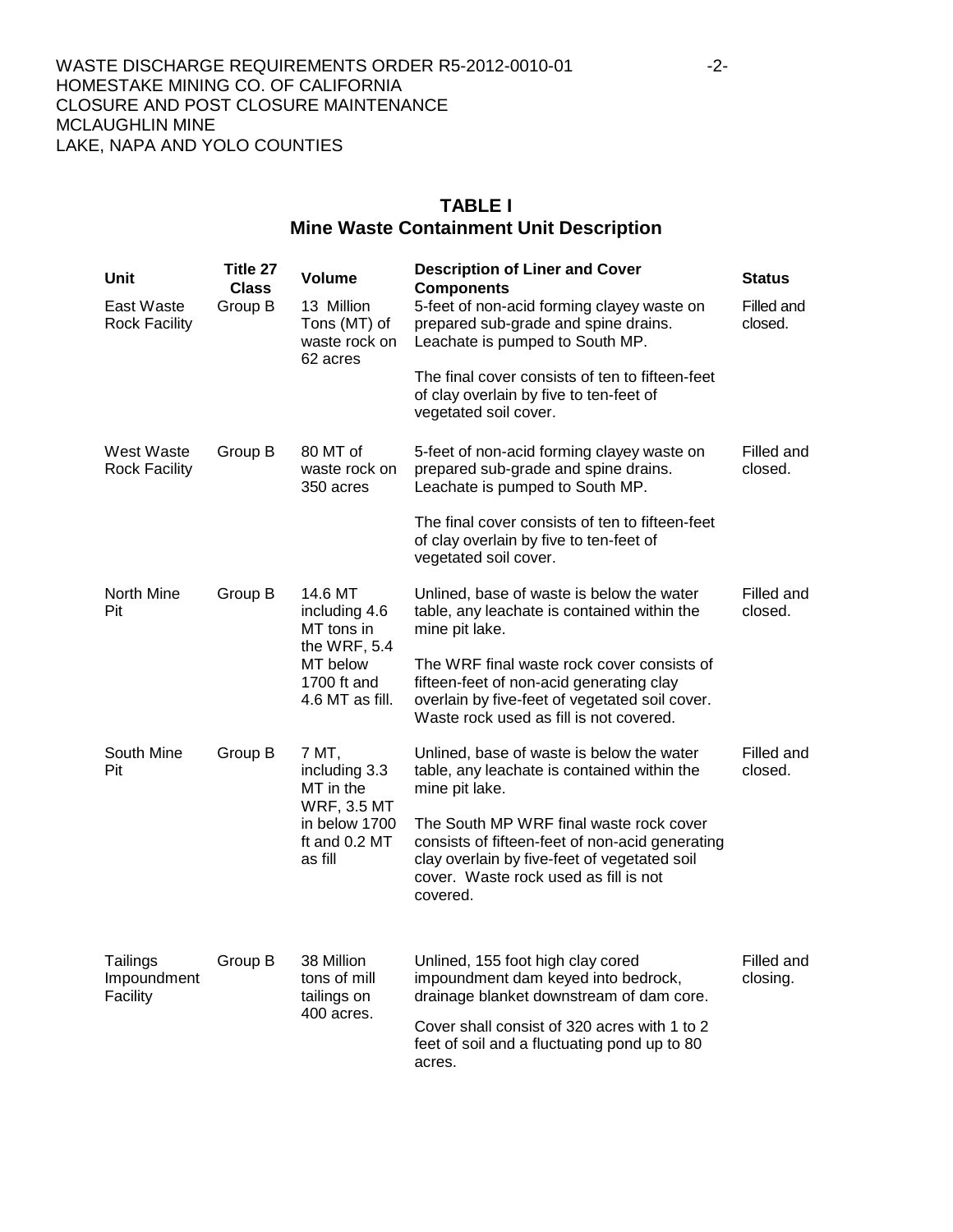5. Davis Creek Reservoir, a flood control reservoir constructed and used by the mine operation also remains. The reservoir is not a waste containment unit and therefore, is not addressed by these WDRs.

### **WASTE AND SITE CLASSIFICATION**

- 6. The Discharger discharged mine waste rock to the MPs and the WRFs, and discharged mill tailings to the TIF. On 6 May 1996, the Board issued Order 94-315, in which tailings waste from the mill and waste rock from the mine were classified as Group B mining wastes as currently defined in Section 22480(b)(2)(B) of Title 27. The waste rock and tailings contain non-hazardous concentrations of soluble pollutants including: TDS, sulfate, sodium, arsenic, nickel, boron, copper and zinc. The concentrations of these soluble pollutants exceed water quality objectives and could cause degradation of waters of the state. These WDRs continue that classification.
- 7. The Discharger filed an application with the California Department of Health Services ("DHS") to determine whether the tailings were or were not hazardous waste. On 27 March 1984, DHS classified the waste tailings as non-hazardous waste.
- 8. Leachate is collected at the base of the WRFs and pumped to the MPs for disposal. WRF leachate contains concentrations greater than background of TDS, sulfate, arsenic, copper, iron, nickel and zinc. The concentrations of these soluble pollutants exceed water quality objectives and could cause pollution of waters of the state. These WDRs classify the WRF leachate a Group B mining waste.
- 9. The North and South MPs are filling with inflowing groundwater, storm water and leachate from the WRFs. Besides the leachate constituents from the WRF leachate described in Finding 8, the pit water leaches soluble constituents (metals and salts) from mine wall rocks and waste rock stored in the pits.
- 10.The North and South MPs, the East and West WRFs and the TIF were constructed without liners and Leachate Collection and Removal Systems ("LCRSs"). Section 22470(c) of Title 27 provides that the Central Valley Water Board may grant exemptions from the requirements to construct liners and LCRSs at mining waste management units if a mining waste management unit meets specific criteria. Section 22470(c) states in part:

*"(c) Exemptions Based On No/Little/Poor G.W. -The RWQCB can exempt a Group A or B (see s22480 of this article) Mining Unit from certain provisions of this article if a comprehensive hydrogeologic investigation demonstrates that:*

*(1) there are only very minor amounts of groundwater underlying the area; or*

*(2) the discharge is in compliance with the applicable water quality control plan; and*

*(3) either natural conditions or containment structures will prevent lateral hydraulic* 

*interconnection with natural geologic materials containing ground water suitable for agricultural, domestic, or municipal beneficial uses. There is no detectable vertical hydraulic interconnection*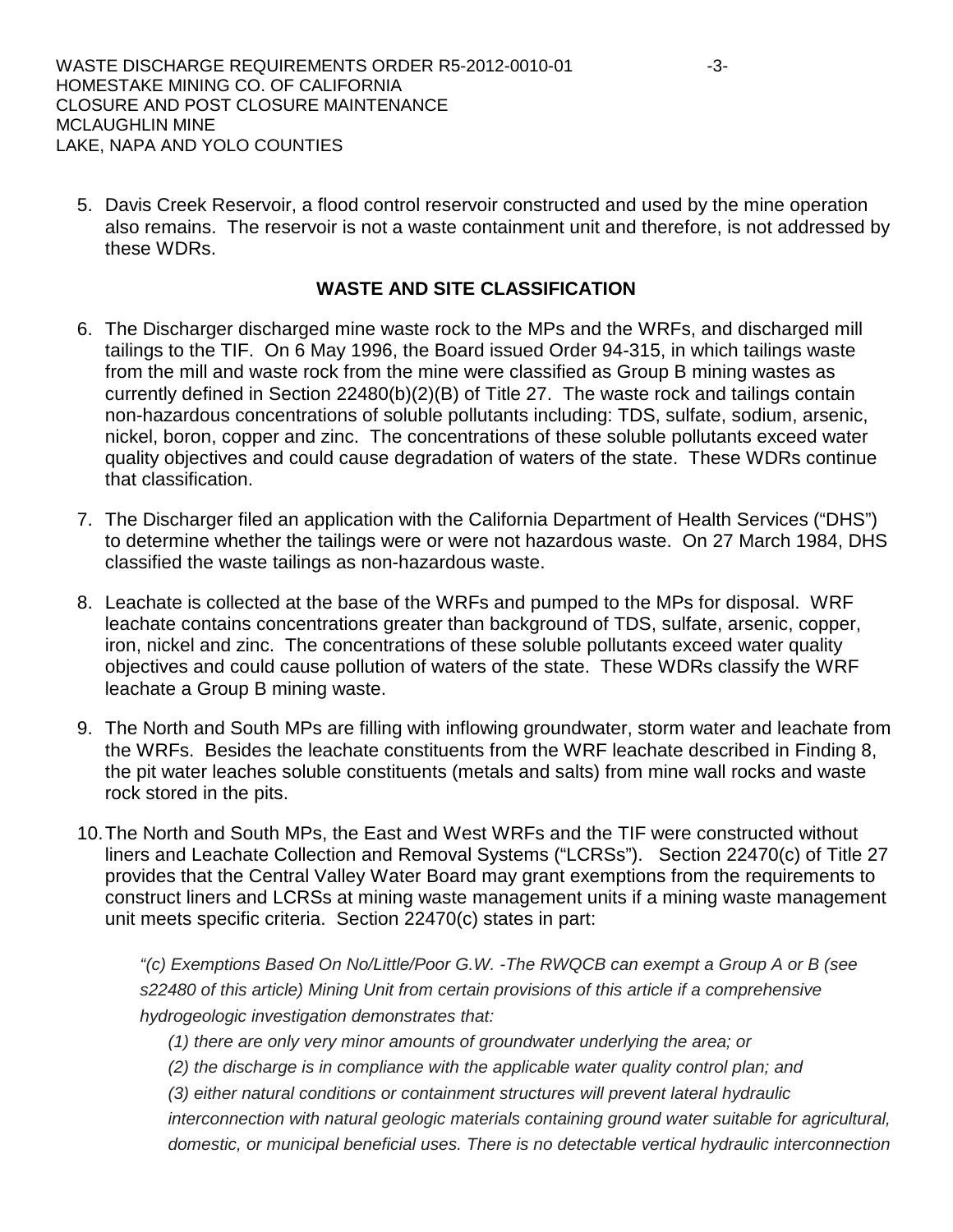*between the natural geologic materials underlying the Unit and natural geologic materials containing such ground water. If the above demonstration is acceptable to the RWQCB, the discharger can be exempted from requirements for liners and leachate collection and removal systems (see §22490 of this article). However, the discharger shall comply with the requirements of this article relative to siting, precipitation and drainage controls, and surface water quality monitoring. Closure and post-closure maintenance periods shall be designed to protect surface water quality. Ground water monitoring, and unsaturated zone monitoring as feasible, shall be conducted during the active life, closure, and post-closure maintenance period to verify that the Unit is not affecting ground water suitable for agricultural, domestic, or municipal beneficial uses."*

The Board previously granted exemptions for the MPs, for the East and West WRFs, and for the TIF from the requirements for liners and LCRSs under California Code of Regulations, title 23, chapter 15, section 2570(c). Chapter 15 was the predecessor to Title 27; Section 22470(c) contains identical language.

- 11.The mine pits are located in the inactive Stony Creek fault zone, a part of the Northern Coast Range Geologic Province. Principal rock types include Jurassic ophiolite structurally overlain by Jurassic/Cretaceous marine sedimentary rocks. The limited groundwater in the region is controlled by fracture flow. Measured hydraulic conductivity in wells screened below 70 feet at the TIF averages approximately 2  $\times$  10<sup>-7</sup> cm/sec.
- 12.The nearest known potentially active fault is approximately 2.5 miles east of the tailings disposal facility and approximately 0.5 miles west of the West WRFs. The maximum credible acceleration for the TIF is 0.7g.
- 13.Land uses within 1,000 feet of the facility are habitat reserve, recreation, research and stock grazing.
- 14.The facility receives an average of 33.5 inches of precipitation per year as measured at the TIF. The mean pan evaporation is 48 inches per year as estimated from measurements at the Lake Berryessa and Clear Lake Stations.
- 15.The 100-year, 24-hour precipitation event is estimated to be 7.67 inches, based on Department of Water Resources' bulletin entitled *Rainfall Depth-Duration-Frequency for California*, revised November 1982, updated August 1986.
- 16.The WRFs and the MPs are not within a 100-year flood plain based on calculations presented in a private report entitled: "McLaughlin Project-Proposed Gold Mine and Mineral Extraction: Environmental Report," 1982. The TIF is located within a small broad valley, tributary to Hunting Creek. The TIF is protected from flood damage with a storm water interception ditch system designed to handle the 1000-year, 24-hour flood event.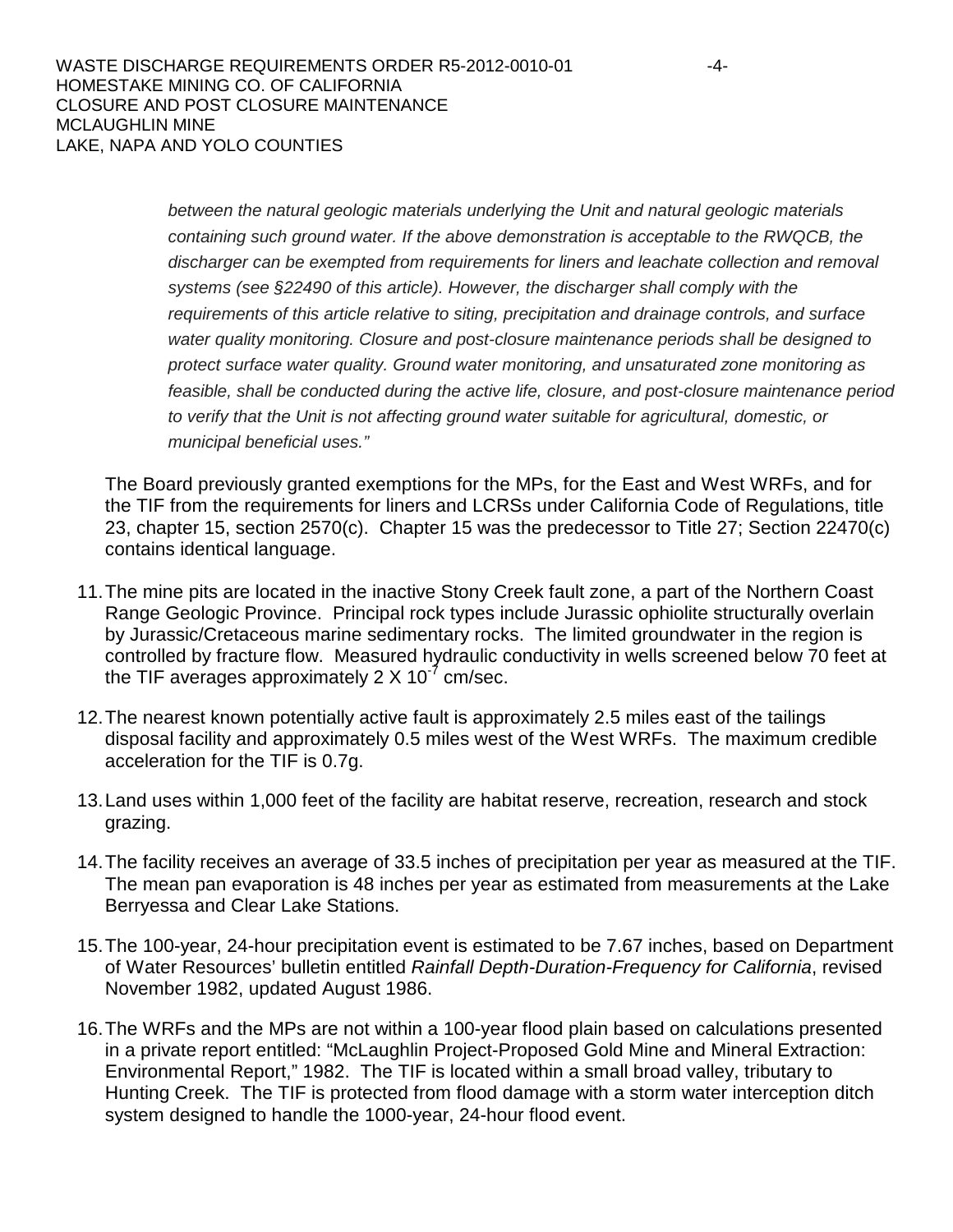#### **SURFACE AND GROUND WATER CONDITIONS**

- 17.The *Water Quality Control Plan for the Sacramento River and San Joaquin River Basins*, Fourth Edition, revised September 2009 (the "Basin Plan"), designates beneficial uses, establishes water quality objectives, and contains implementation plans and policies for all waters of the Basin. The designated beneficial uses of groundwater beneath the facility are municipal and domestic supply, agricultural supply, industrial service supply and industrial process supply. The mine is located in mountainous terrain, the MPs straddle the crest of a ridge, the WRFs are located on the western slopes and the TIF occupies a small drainage five miles to the northwest. Surface drainage from the TIF, the WRFs and western parts of the MPs is to the west toward Hunting Creek in the Upper Putah Creek Hydrologic Area (512.30). Hunting Creek drains south to Putah Creek and Lake Berryessa. Surface drainage from areas east of the mine pits is toward Davis Creek in the Rumsey Hydrologic Area (513.31). Davis Creek drains to Cache Creek below Clear Lake. All surface drainage is in the Sacramento River Basin.
- 18.Shallow groundwater occurs in alluvial deposits, volcanics and other fractured surficial deposits. At depth little groundwater is present with localized pockets of relatively high permeability material surrounded by impermeable material. Groundwater levels in near surface units generally follow the topography with recharge occurring along topographic highs and discharge occurring within stream valleys. Groundwater elevations range from 1140 feet MSL to 2280 feet MSL. Shallow groundwater is unconfined, and deep groundwater is highly confined. Depth to shallow groundwater may fluctuate seasonally as much as 25 feet.
- 19.Groundwater flow is controlled by the fracture system and otherwise generally conforms to local topography. Groundwater flow directions and gradients are highly variable.
- 20.The Discharger determined through a comprehensive hydrogeologic investigation that there are only very minor amounts of groundwater and the chemical quality of ground and surface waters in the immediate vicinity of the MPs, East and West WRFs, and the TIF is generally poor. Little ground water has been found underlying the waste rock and tailings areas due to the low permeability of the bedrock. In the mine pit area, a deeper aquifer occurs primarily in fractured basalt dikes which are limited to the immediate vicinity of the mine pit. This deep aquifer is of poor quality due to its geothermal nature. In this aquifer, TDS ranges from 1,000 to 5,000 mg/l. Sulfate averages about 400 mg/l and chloride ranges from 20 to 1,600 mg/l. Boron averages about 100 mg/l near the south end of the mine pit and about 3 mg/l near the north end.
- 21.There is one groundwater well used to supply the sanitary system. The local groundwater is not suitable for drinking water supply. There are no other active municipal, domestic, industrial, and/or agricultural groundwater supply wells within one mile of the site. There are no residences within 1000 feet of the facility.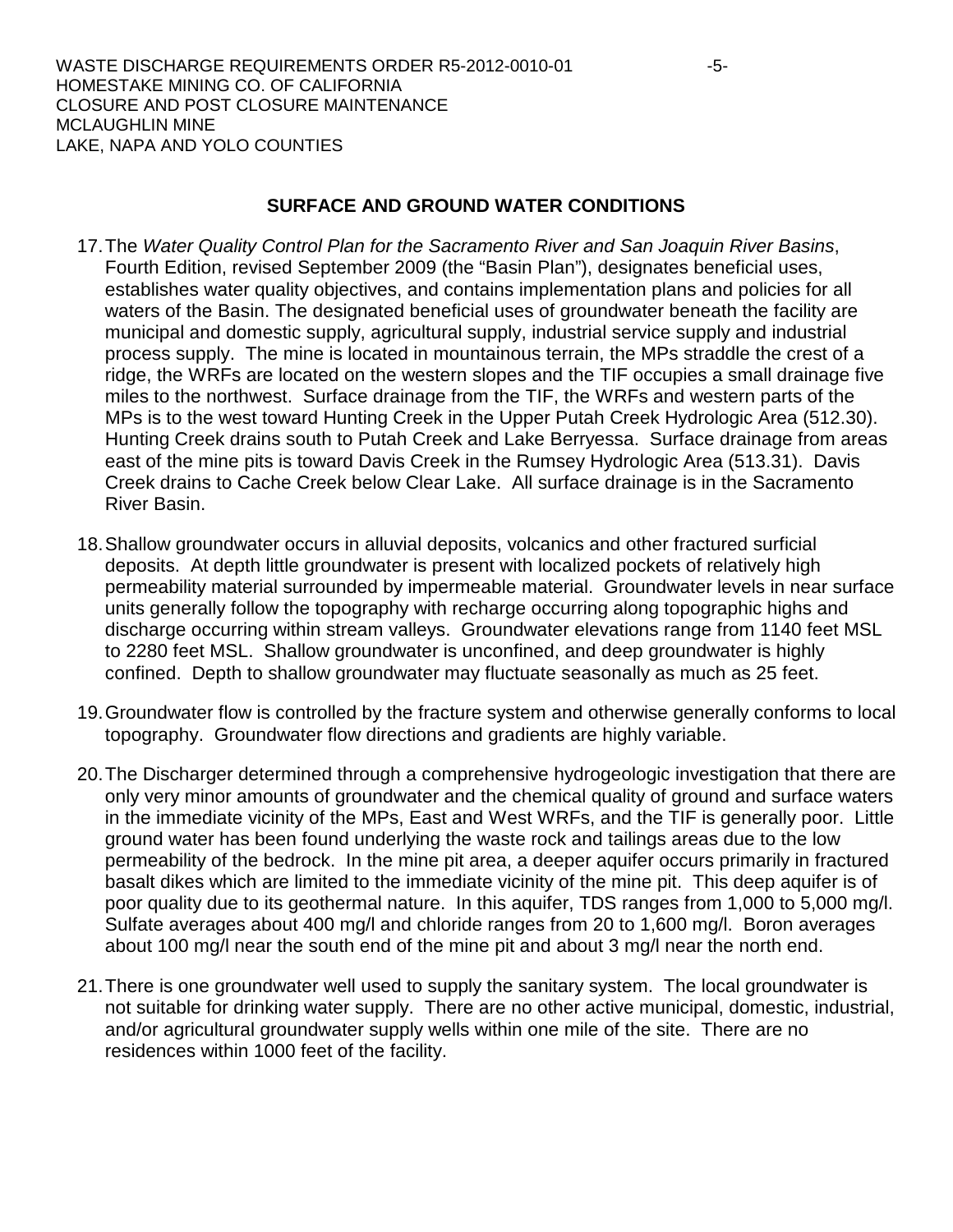# **GROUNDWATER, UNSATURATED ZONE, AND SURFACE WATER MONITORING**

- *22.*The groundwater monitoring system includes eleven monitoring wells: for the mine pit area S-01 and S-02B; for the waste rock facilities S-05 and S-06; and for the tailings impoundment facility N-1, N-2A, N-5, N-8A N-8B, N-8C and N-12.
- 23.The Discharger's detection monitoring program for groundwater at the Unit(s) satisfies the requirements contained in Title 27.
- 24.Water quality in surface water bodies draining the mine area is sampled at the following locations: HC-09, HC-10, and KC-03. Springs or seeps down gradient of the mine area are sampled at the following locations: 1420BS, 1550KS, 1560KS, 1600 SEEP, 1400KA (adit), 1550KA (adit), 1680DS, and 1590DS.
- 25.The Discharger's detection monitoring program for surface water satisfies the requirements contained in Title 27.

# **DESIGN OF WASTE MANAGEMENT UNIT(S)**

- 26.Title 27, section 22510(j) requires that: *"new and existing Group A and B waste piles shall be closed in accordance with the provisions of Section 21090(a-c)".* Section 21090(a-c) specifies the Closure and Post-Closure Maintenance Requirements of Solid Waste Landfills.
- 27.Title 27, section 20080(b) allows the Board to consider approval of an engineered alternative to the prescriptive standard. In order to approve an engineered alternative in accordance with Title 27, section 20080(c)(1) and (2), the Discharger must demonstrate that the prescriptive design is unreasonably and unnecessarily burdensome and will cost substantially more than an alternative which will meet the criteria contained in Title 27, section 20080(b), or would be impractical and would not promote attainment of applicable performance standards. In connection with these provisions, the Discharger must demonstrate that the proposed engineered alternative cover system is consistent with the performance goal addressed by the particular prescriptive standard, and provides protection against water quality impairment equivalent to the prescriptive standard in accordance with Title 27, section 20080(b)(2).

# **East and West Waste Rock Facilities**

- 28.The Discharger constructed the East and West WRFs to contain waste rock generated by mining. The West WRF contains approximately 80-million tons of waste rock on 350 acres. The East WRF contains approximately 13-million tons of waste rock on 62 acres.
- 29.McLaughlin Mine Waste consists of both acid forming and non-acid forming rock types. The Discharger has minimized the potential for production of acid mining drainage ("AMD") by encapsulating acid forming waste within non-acid forming waste.
- 30.The waste rock cells at the East and West WRFs were constructed by clearing and grubbing an area; constructing a base layer of not less than five feet of non-acid forming clayey waste; and placing acid-forming waste rock in 50-foot lifts. Between lifts, acid-forming waste layers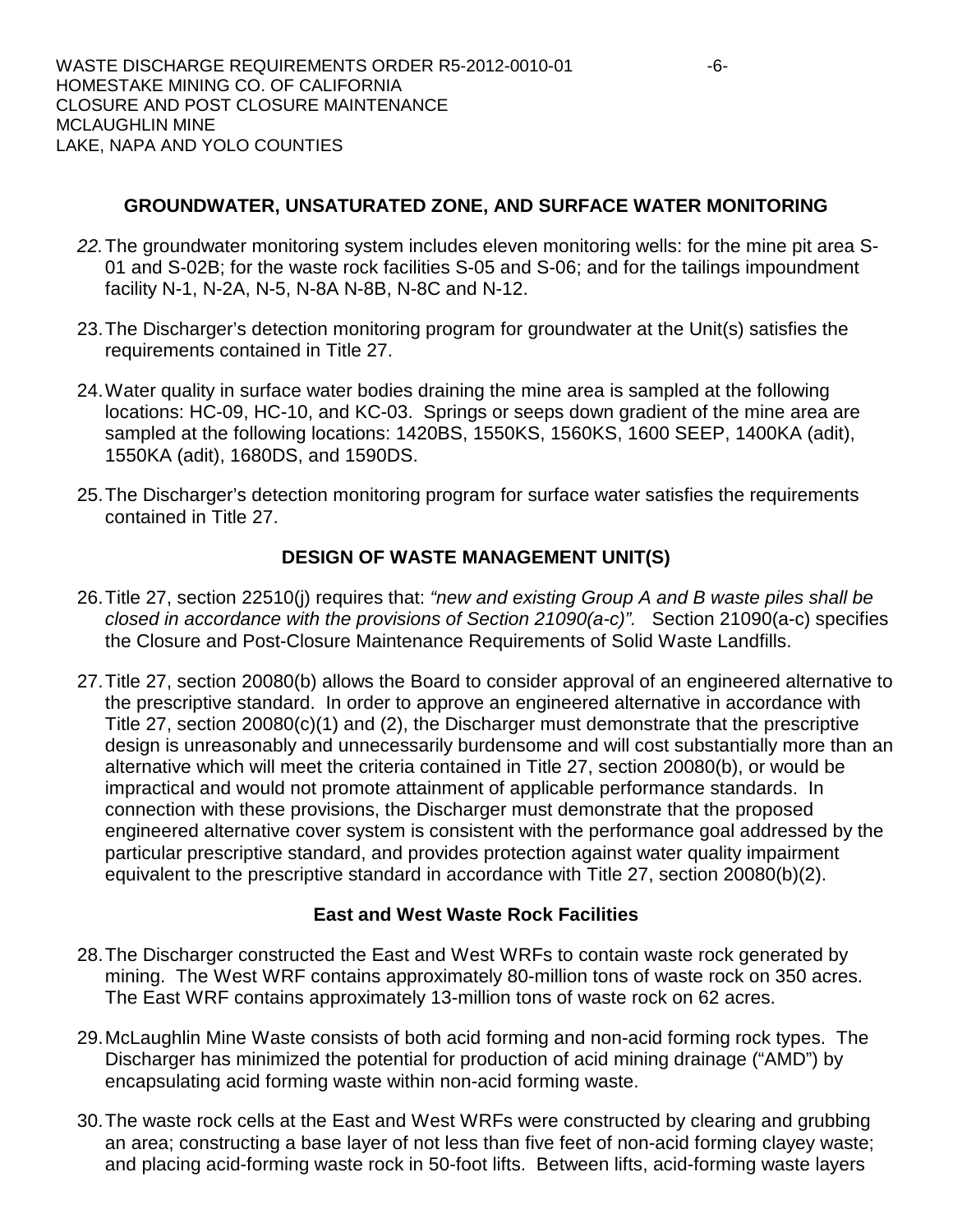are separated by compacted (haul truck wheel rolled) clayey non-acid producing waste layers not less than five feet thick. Outer surfaces are covered with a minimum of twenty feet of final cover consisting of not less than ten feet and in most cases fifteen feet of low permeability clay overlain by five to ten feet of vegetated soil.

- 31.Overall slopes ratios are 3 horizontal (h):1 vertical (v) (bench faces are 2.5(h):1(v)) with 150 foot wide benches at 100-foot vertical intervals. The waste rock disposal facilities are designed to withstand the seismic loads resulting from the Maximum Probable Earthquake (Title 27, Section 20370(a)).
- 32.Rock under-drains were constructed at low points in the original topography and at known natural seeps. The under drain system collects leachate and spring water and the system discharges to sumps for pump-back to the South MP Lake. This system prevents leachate discharge to Hunting Creek. Collection sumps S-11 and S-12 are located at the West WRF; collection sump S-13 is located at East WRF. This collection and pump back system will need to be operated as long as leachate is generated from the East and West WRFs.
- 33.Collection sump S-11 collects leachate in a 150,500 gallon tank with secondary containment capacity of 205,150 gallons and a pump-back capacity of 600 gpm. Sump S-12 has a 66,100 gallon tank with a secondary containment capacity of 88,880 gallons and a pump capacity of 680 gpm. S-13 has a 40,000 gallon tank and a pump capacity of 750 gpm.
- 34.The East and West WRFs have recurring small scale slope failures and erosion problems associated with heavy rain events, apparently due to constructed methods and the fine grained nature of cover soils. This will require periodic maintenance. The maintenance of the waste rock facilities will require regular monitoring and upkeep of the slope.
- 35.Closure of the East and West WRFs was not pre-approved as an engineered alternative by the Board. Subsequently, in compliance with the requirements of WDRs Order No. 5-01-168, the Discharger submitted a report (August 2002) assessing the permeability of the waste rock covers. Based on testing of the in-place covers, the report concluded that cover thickness exceeded and hydraulic conductivity is equivalent or lower than the Title 27 perscriptive standard cover for a Group B mining waste.
- 36.Cover slopes have a maximum slope ratio of 2.5(h):1(v) and passed seismic stability analysis in compliance with Title 27, sections 21090(a) and 21750(f)(5). However, the distances between benches, 100 vertical feet, exceeds the prescriptive standard 50 vertical feet. Title 27, section 21090(a) states: *"the RWQCB can allow any alternative final cover design that it finds will continue to isolate the waste in the Unit from precipitation and irrigation waters at least as well as would a final cover built in accordance with applicable prescriptive standards".* Therefore, because the Discharger's analysis concludes that continued maintenance of the final covers at East and West WRFs will isolate the wastes from precipitation at least as well as a prescriptive cover, these units meet the requirements for an engineered alternative to the final cover requirements of Title 27, section 21090(a).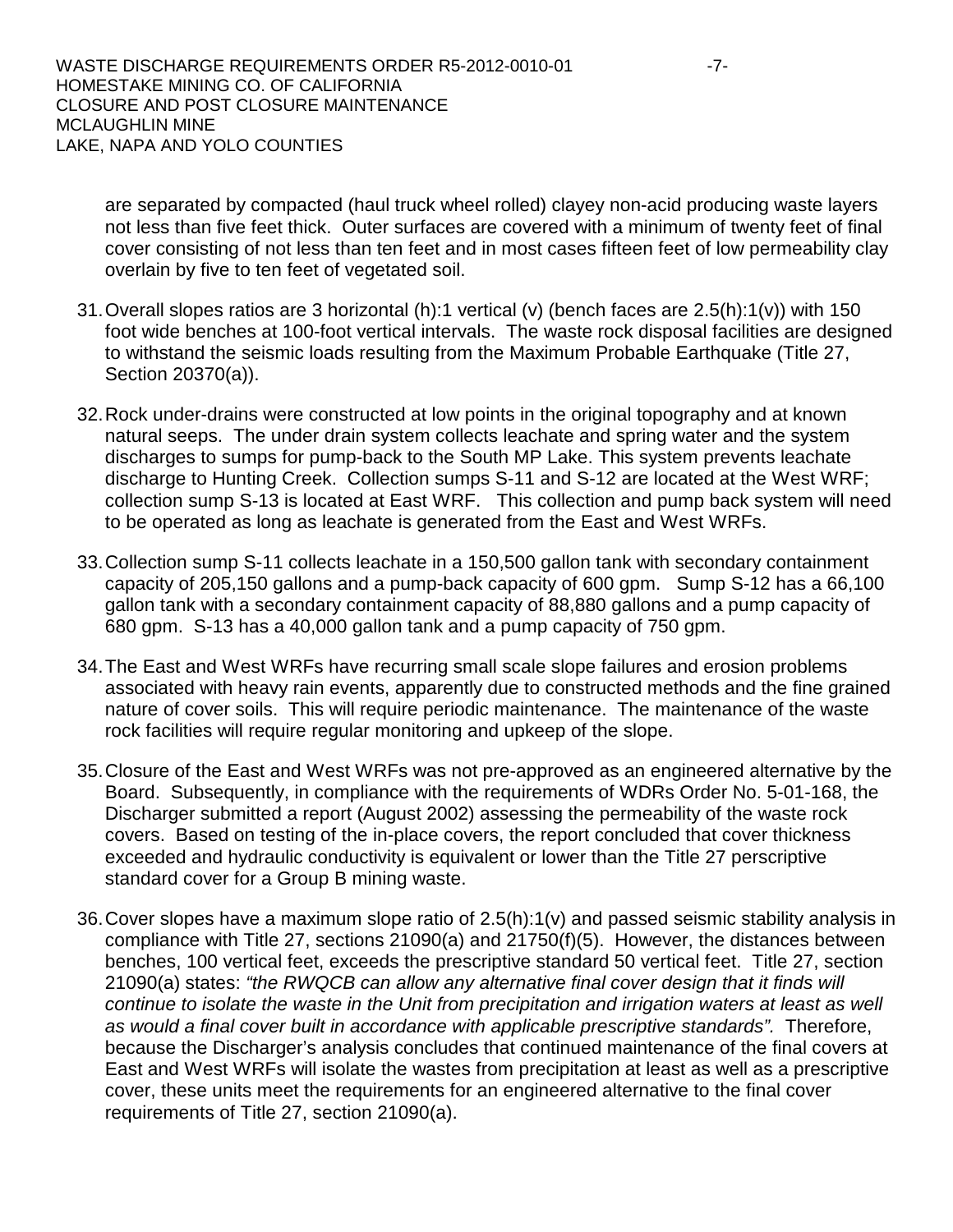### **North and South Mine Pits**

- 37.The McLaughlin Mine excavated gold ore from two adjacent open mine pits, the South Pit and the North MP. The South MP and North MP were mined to floor elevations of approximately 1270 feet above mean sea level ("MSL") and 1480 feet MSL respectively. The South MP Lake and North MP Lake have approximate surface footprints of 52 acres and 12 acres respectively. Pit high walls remain as they were originally excavated, the geologic strong east highwall averages 45 degree slopes, the weaker west highwall was constructed with a flatter slope averaging 25 degrees. The mine pit walls will weather over time and may undergo mass wasting. Any effects of mass wasting will be contained within the MPs.
- 38.Subsequent to active mining, dewatering wells were removed and the mine pits filled with water forming the North MP and South MP Lakes. The pre-mining groundwater elevation in the area of the mine pits was approximately 1800 feet MSL. Without active management, static water level in the mine pits would presumably return to the pre-mining static groundwater level.
- 39.The Discharger submitted the following reports concerning water balance and water level management of the mine pit lakes: "McLaughlin Mine Pit Lake Water Balance and Water Quality Work Plan" 2006, "Update to the Pit Water Management Plan" 2008 and "Evaluation of North Pit Water Level and Discharge Conditions" 2010. These WDRs are based on information in the three reports and on supporting information submitted in response to staff inquiries.
- 40.Storm water is diverted away from the mine pits by a system of drainage channels. The storm water control system is designed to convey runoff from a 100-year, 24-hour storm event. Water flows reporting to the mine pit lakes include direct precipitation, pit wall runoff, groundwater inflow and leachate pumped to the South MP, from the East and West WRFs.
- 41.Water quality in the mine pits is generally poor. The September 2010 sampling event detected the following concentrations: TDS – 10,000 mg/L, Sulfate – 9200 mg/L, Zinc – 2200 ug/L and Nickel – 17,000 ug/L. The South MP has higher concentrations of copper, chloride, lead and manganese than the North MP. The North MP has stronger vertical stratification with very low oxygen concentrations at depth, lower pH and warmer temperatures. These differences suggest that North MP chemistry may be influenced by interaction with geothermal springs at depth.
- 42.The mine pits are connected to local groundwater flow and act as local groundwater sinks. If water levels in the mine pits are maintained below local static groundwater elevation, pit water likely will not discharge to groundwater. The Discharger will manage water levels to maintain the pits as hydraulic sinks. This maintenance of pit water level will likely continue for a significant period of time.
- 43.There is a potential for surface water discharge through the northwest side of North MP Lake. The bedrock low point occurs on the northwest of perimeter of North MP. The bedrock low point is penetrated by an abandoned culvert with a trench bottom elevation of approximately 1718 feet MSL. Therefore, under current conditions if the pit lake water elevations exceed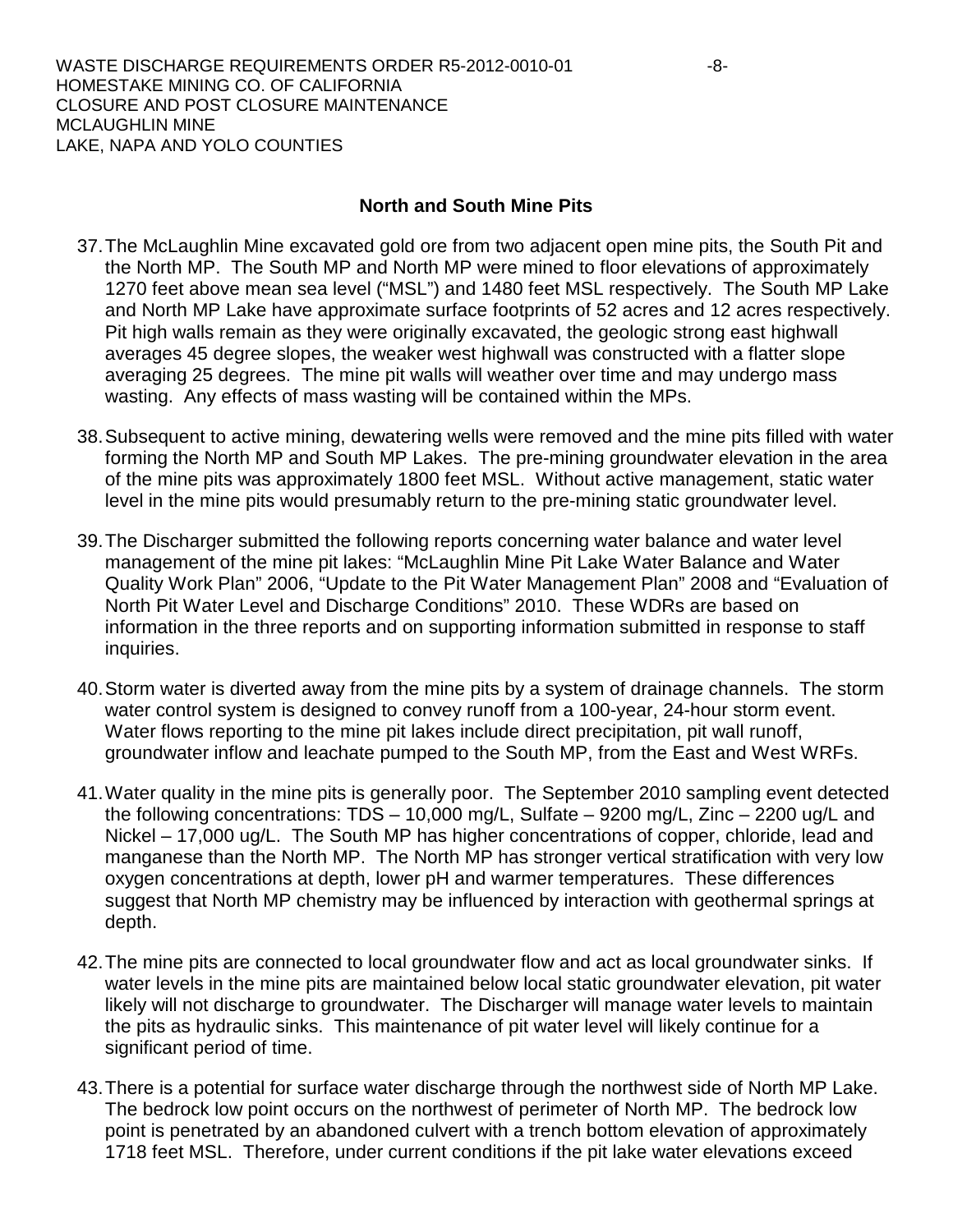WASTE DISCHARGE REQUIREMENTS ORDER R5-2012-0010-01 -9-HOMESTAKE MINING CO. OF CALIFORNIA CLOSURE AND POST CLOSURE MAINTENANCE MCLAUGHLIN MINE LAKE, NAPA AND YOLO COUNTIES

1718 feet for a sustained period of time, a surface water discharge could occur. The Discharger has sealed the culvert and proposes to construct a cut-off trench that will raise the current North MP bedrock lip (pit low point) from its approximate current elevation of 1718 feet MSL to an elevation of 1730 feet MSL.

- 44.The mine pit lakes are very large and there is a potential for a large scale discharge event that may be impossible to contain without providing substantial available capacity. Therefore, these WDRs require the Discharger to maintain ten-feet of freeboard in the North MP. These WDRs require North MP Lake water levels shall not exceed elevation 1708 feet MSL. If the Discharger demonstrates that the proposed cutoff trench and sealed culvert will not leak under prolonged saturation, staff may propose an amendment to the WDRs to revise the maximum mine pit water level.
- 45.The Discharger uses enhanced evaporation to control lake levels in North MP, which causes the South MP lake levels to be higher. The low point that divides the two mine pits is at an elevation of 1730 feet MSL. If the South Pit Lake water level exceeds 1730 feet MSL, it potentially could flood the North Pit Lake and result in a surface water discharge. Therefore, these WDRs require that the South MP Lake levels shall not exceed 1726 feet MSL to prevent any overflow of pit water from the South MP to the North MP.

### **Waste Rock Units in the Mine Pits**

- 46.Mine waste rock was placed in the North and South MPs in engineered containment units and as fill in the construction of ramps and other structures. The North MP contains approximately 14.6 MT and the South MP contains approximately 7 MT of waste rock. Backfill slopes are 2.5(h):1(v) or less.
- 47.Previous Board-issued Orders classified McLaughlin Mine waste rock as Group B mining waste (Finding No. 6) and exempted the MPs from requirements for liners and LCRSs (Finding No. 10).
- 48.McLaughlin Mine waste rock consists of both acid forming and non-acid forming types. Below elevation 1700 feet MSL, acid forming and non-acid forming wastes were emplaced randomly because they will remain underwater and will not be exposed to oxidation that produces Acid Mine Drainage (AMD). Above 1700 feet MSL, the Discharger protected against AMD by encapsulating acid forming waste within non-acid forming waste. The encapsulation process consists of placing fifty-foot thick lifts of acid forming waste separated by five foot thick layers of compacted non-acid forming clayey waste. The waste cells were covered with a twenty foot thick final cover composed of not less than fifteen feet of non-acid generating clay overlain by five feet of soil. In the North MP 5.4 MT were placed below 1700 feet, 4.6 MT were encapsulated above 1700 feet and 4.6 MT of non-acid generating waste were used to construct mining related structures; in South MP 3.5 MT were placed below 1700 feet, 3.3 MT were encapsulated above 1700 feet and 0.2 MT non-acid generating waste were used to construct mining related structures.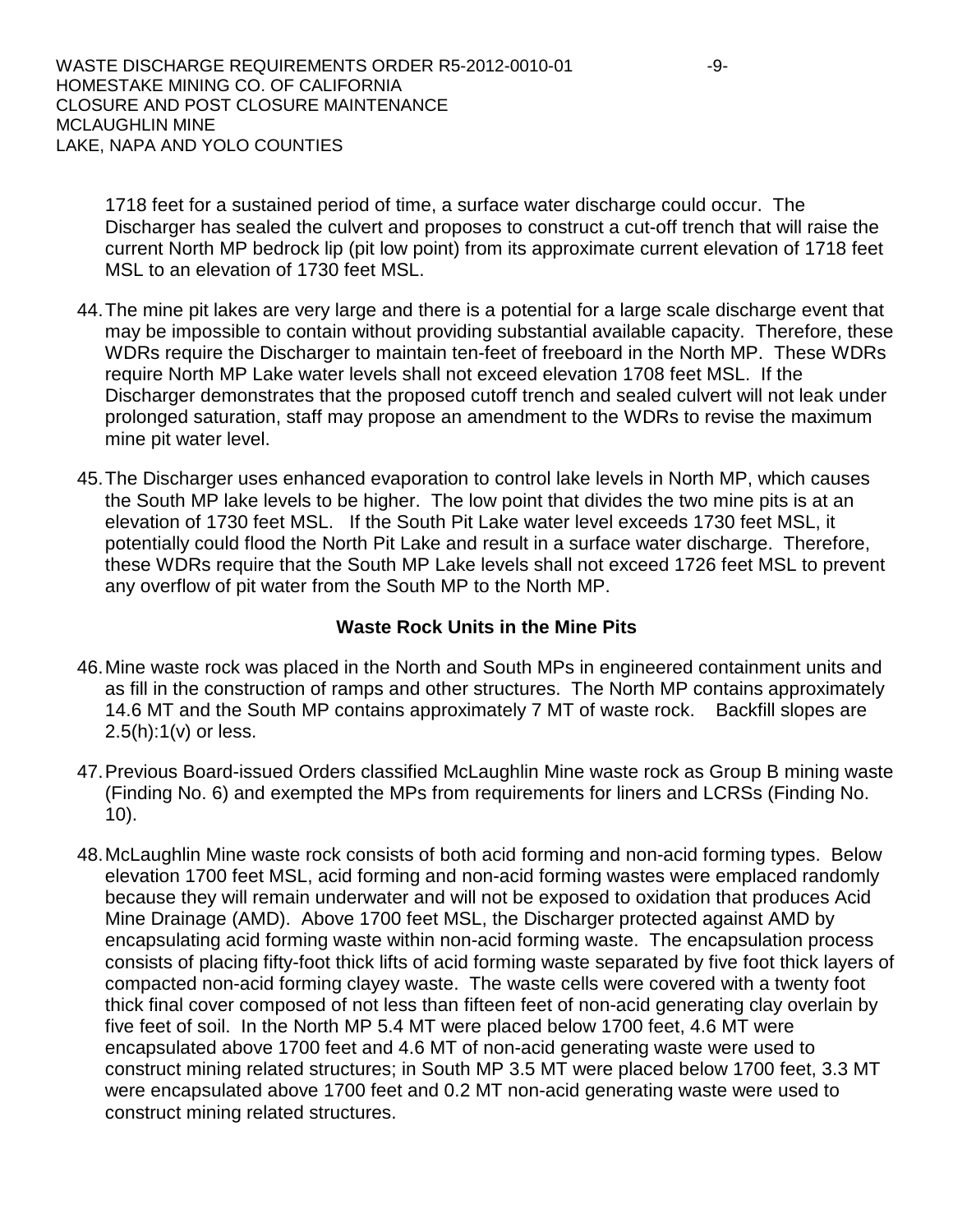- 49.Under-drains were not installed for the mine pit back fills, waste cells are located so that leachate drains into and is contained by the pit lakes.
- 50.Closure of the North and South MP waste rock cells was not pre-approved as an engineered alternative by the Board. Subsequently, in compliance with the requirements of WDRs Order No. 5-01-168, the Discharger submitted a report (August 2002) assessing the permeability of the covers at all the waste rock containment units. Based on testing of the in-place covers, the report concluded that cover thickness exceeded and hydraulic conductivity is equivalent or lower than the Title 27 prescriptive standard cover for a Group B mining waste.

### **Tailings Impoundment Facility**

- 51.The TIF consists of a 155-feet high earthfill dam that blocks a small dry valley. The impoundment contains 38 million tons of tailings on approximately 400 acres. The maximum depth of tailings is approximately 145 feet. The dam is constructed with a clay core that is keyed into bedrock and a sand seepage collection blanket downstream of the clay core. Two drainage systems at the base of the dam collect seepage from the chimney drain, the blanket drain and from springs in the dam foundation. Collected liquids are pumped back to the TIF.
- 52.Perimeter diversion channels isolate the TIF from storm water run on. Groundwater monitoring wells are located downgradient from the embankment to detect seepage. To date, the approved monitoring program has not detected evidence of a release from the TIF to groundwater or surface water.
- 53.The TIF embankment dam is regulated by the California Department of Water Resources, Division of Safety of Dams ("DSD"). DSD reviews and accepts dam design and construction documents and inspects all dam structures periodically. DSD has certified the TIF dam is designed and constructed in a manner that protects downstream life and property.
- 54.The tailings are silt-sized rock particles discharged as a slurry from spigots at the perimeter of the TIF. The discharge technique resulted in coarser material at the perimeter and finer tailings near the center of the TIF.
- 55.In 1983, before the start of active mining, the Discharger submitted the initial Reclamation Plan that included closure of the TIF. The plan for the TIF anticipated grading the top deck to drain; breaching the dam to allow storm water runoff; installing a soil cover consisting of a capillary barrier, two feet of crushed waste rock and one to two feet of soil; and establish a vegetation cover. The Reclamation Plan was reviewed by the Board and approved by Lake County.
- 56.The TIF ceased operations in July 2002, when ore processing was complete. Before the end of operations, in October 2001, the Discharger submitted the *"Homestake Mining Company, McLaughlin Mine, Closure Plan"* proposing a revised closure plan. The Discharger justified a revised approach to closure because actual physical conditions of the tailings are different than assumed conditions in the preliminary plan. The revised plan proposed to cover the TIF with nominal six-inch soil cover emplaced by hydraulic methods (no compaction and no coverage control), allow natural re-vegetation, leave a leachate pond and promise to maintain the dam.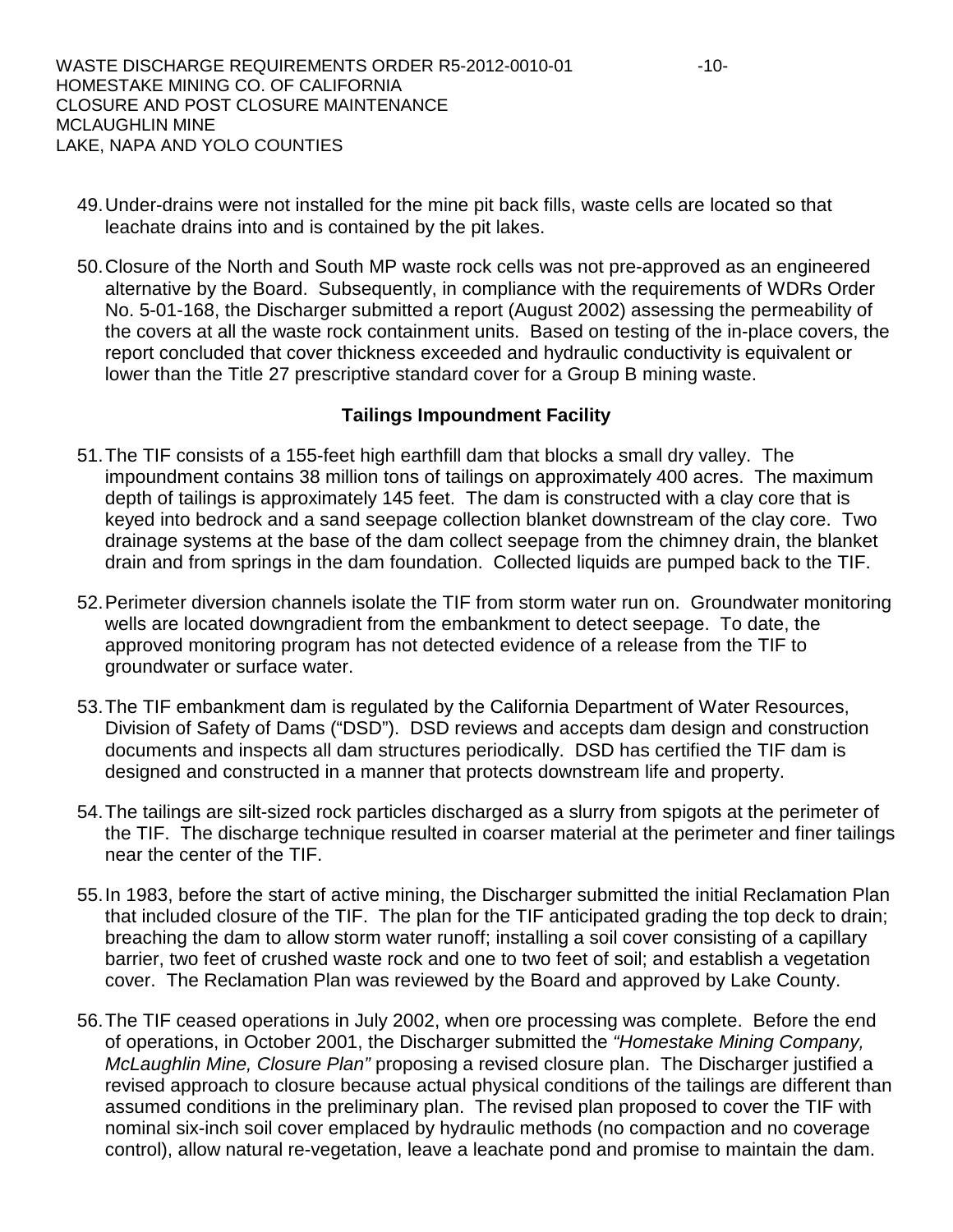WASTE DISCHARGE REQUIREMENTS ORDER R5-2012-0010-01 -11-HOMESTAKE MINING CO. OF CALIFORNIA CLOSURE AND POST CLOSURE MAINTENANCE MCLAUGHLIN MINE LAKE, NAPA AND YOLO COUNTIES

- 57.The Discharger has demonstrated that the initial Reclamation and Closure Plan for the TIF is infeasible because the physical conditions of the tailings do not provide a stable surface to construct a final cover and the preliminary plan creates a drainage structure that could allow a tailings release in case of a seismic event. Because natural springs discharge into the base of the tailings impoundment the tailings will never de-water sufficiently to support a conventional cover. Staff rejected the Discharger's original revised plan because it did not adequately protect water quality and asked for a feasibility study to evaluate closure alternatives.
- 58.Between 2002 and 2008 the Discharger completed a number of investigations to determine the best methods for closing the TIF. The *"Feasibility Study of Closure Alternatives for McLaughlin Mine Tailings Impoundment"* (2007) concluded that the best alternative consists of a vegetated soil cover over areas underlain by thin tailings deposits, and a permanent/seasonal water pool over areas underlain by thicker tailings (the middle of the impoundment). The covered areas will utilize an interconnecting system of berms to retain fresh storm water and develop local marsh – upland plant communities. The embankment dam will be maintained and run-on storm water will be diverted around the TIF with a system of ditches.
- 59.Under Title 27, section 20080(b), if a prescriptive standard is infeasible, an engineered alternative may be approved provided: 1) it is consistent with the specific performance goal addressed by the particular prescriptive standard; and 2) it affords equivalent protection against water impairment.
- 60. The closure Performance Standard for mining units (Title 27, § 22510(a).) is the units "…shall be closed so that they no longer pose a threat to water quality." The prescriptive standard for closure for tailings facility is described in Title 27, section 22510(l) which includes a lowpermeable cover described in Title 27, sections  $21090(a) - (c)$  and drainage of the tailing as required in Title 27, section 21400(a). A prescriptive standard closure is not possible at this site, and the discharger proposes to contain solid and liquid wastes by maintaining the embankment dam and retaining leachate and contact water within the footprint of the TIF. This has been the approach throughout the active life of the project and the Discharger proposes to maintain this system throughout closure. Monitoring over the life of the project demonstrates that the TIF does not discharge to groundwater. The Discharger believes that so long as the structural integrity of the dam and the run-on interception and removal system are maintained the proposed closure system will protect water quality and achieve closure Performance Standard.
- 61.In October 2008, the Discharger submitted the *"Final Closure and Postclosure Maintenance Plan for McLaughlin Mine Tailings Impoundment Facility."* These WDRs are based on that plan and on supporting documents covering maintenance of the Mine Pit Lakes and the Waste Rock Facilities. The proposed final TIF closure will consists of placing a soil cover over areas with thin tailings deposits, approximately 320 acres. The remaining 80 acres of tailings, near the center of the impoundment and containing the thickest tailings, will not be covered, but will remain a low area with an internal pond. The internal pond will expand and contract seasonally and in response to long term weather patterns. The revised plan leaves the TIF embankment dam intact without a breach, and internal drainage. The cover will consists of one to two feet of compacted soil with a system of low earthen berms to catch and hold fresh storm water and to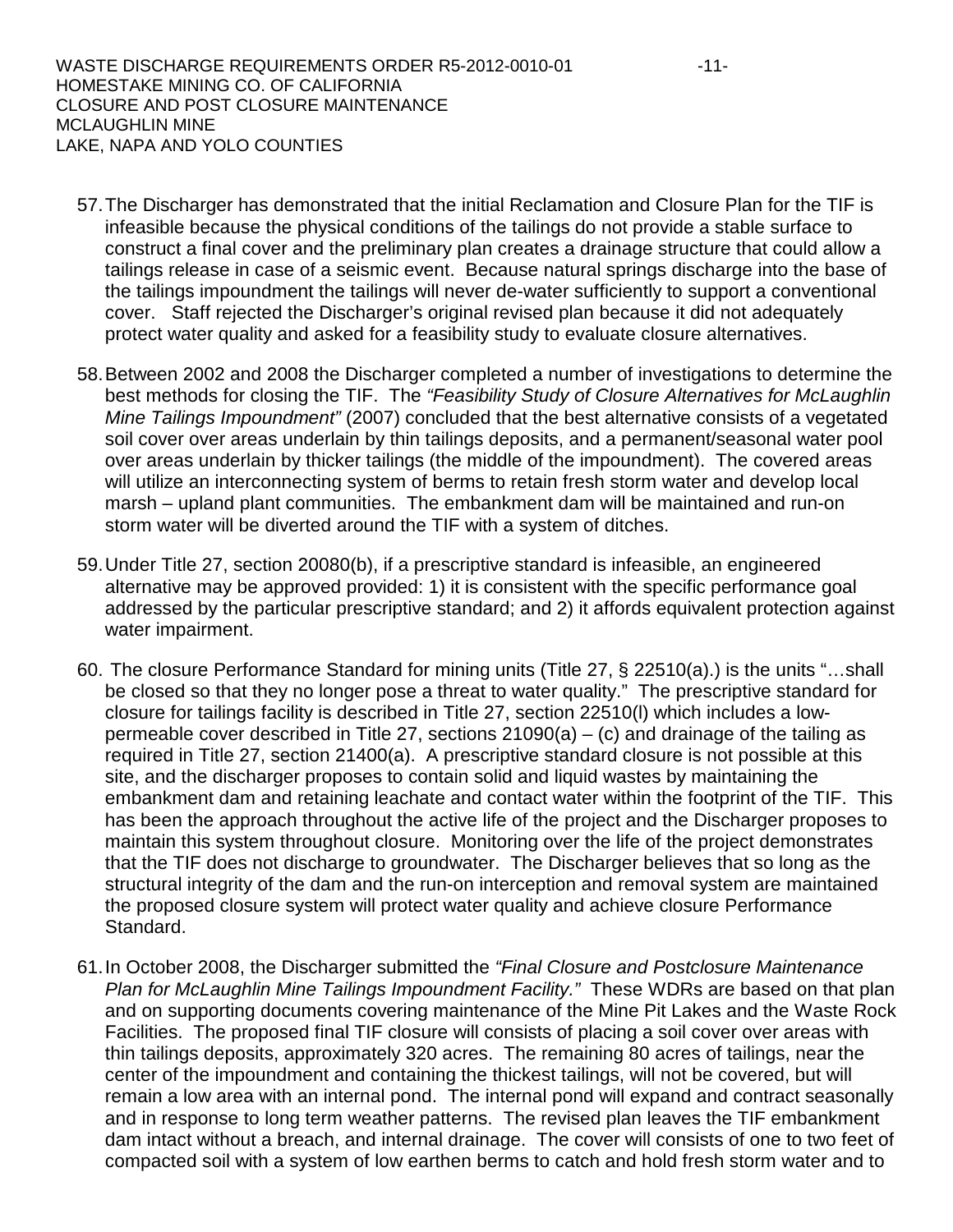support native vegetation. The internal pond will be fed by storm water and leachate released by dewatering tailings. The upland covered parts of the tailings will evolve into a mixed wetlands/grasslands environment. The Discharger has demonstrated that the TIF can be maintained as a zero-discharge facility.

- 62.Planned improvements to the perimeter storm water diversion channel are designed for a 1,000-year, 24-hour storm.
- 63.Water quality in the internal pond is poor, the September 2009 sampling event detected the following concentrations: TDS - 7600 mg/L, Sulfate - 7500 mg/L, Arsenic - 320 ug/L and Copper - 130 ug/L. Over time water quality is expected to degrade through the process of evapo-concentration, one investigation projected TDS concentrations to increase to the saturation level (approximately 130,000 ppm).
- 64.This closure plan is viable only if the TIF embankment dam and run-on interception and removal system are maintained indefinitely.
- 65.The California Department of Fish and Game staff reviewed the revised closure plan and corresponding CEQA documents and stated in an email that *"the Project…is an improvement over the 1983 Plan and 2001 closure proposal from the perspective of wildlife habit, and will lead to an increase in biodiversity at the site. Additionally, the long-term monitoring of biological resources and water quality in place at the site will reduce risks to the health of wildlife utilizing the TIF."*
- 66.Closure of the TIF will occur in phases due to its large size, the naturally slow dewatering and consolidation process and relatively large volume of impounded water. Placement of the soil cover can occur only during dry weather after the tailings have been exposed and dried for several weeks (most years a few weeks in late summer). The time required to complete closure will depend on tailings de-watering and weather conditions. The Discharger anticipates it will be complete within 10 to 15 years.
- 67.Construction will proceed only after all applicable construction quality assurance plans have been approved by the Executive Officer.

### **FINANCIAL ASSURANCES**

68.The Discharger submitted Financial Assurance Estimates in 2011 to cover: the TMF closure costs (\$21,088,206); TMF Postclosure Operation and Maintenance for 40 years (\$16,552,582); East and West Waste Rock Facilities Postclosure Operation; and Maintenance for 40 years (\$7,415,690); and North and South MP and Pit WRFs Operation and Maintenance (\$5,921,480). The 2011 total for the site is \$50,977,958. The Operation and Maintenance estimates include costs for unusual but foreseeable events, including reasonably foreseeable releases. The cost estimates are based on 2011 prevailing labor rates and Caltrans equipment rates. The 40-year postclosure period is used to in effect provide annual maintenance in perpetuity (net interest on the total amount will cover annual maintenance costs). Staff concurs that the estimates are complete, conservative and professional and represent reasonable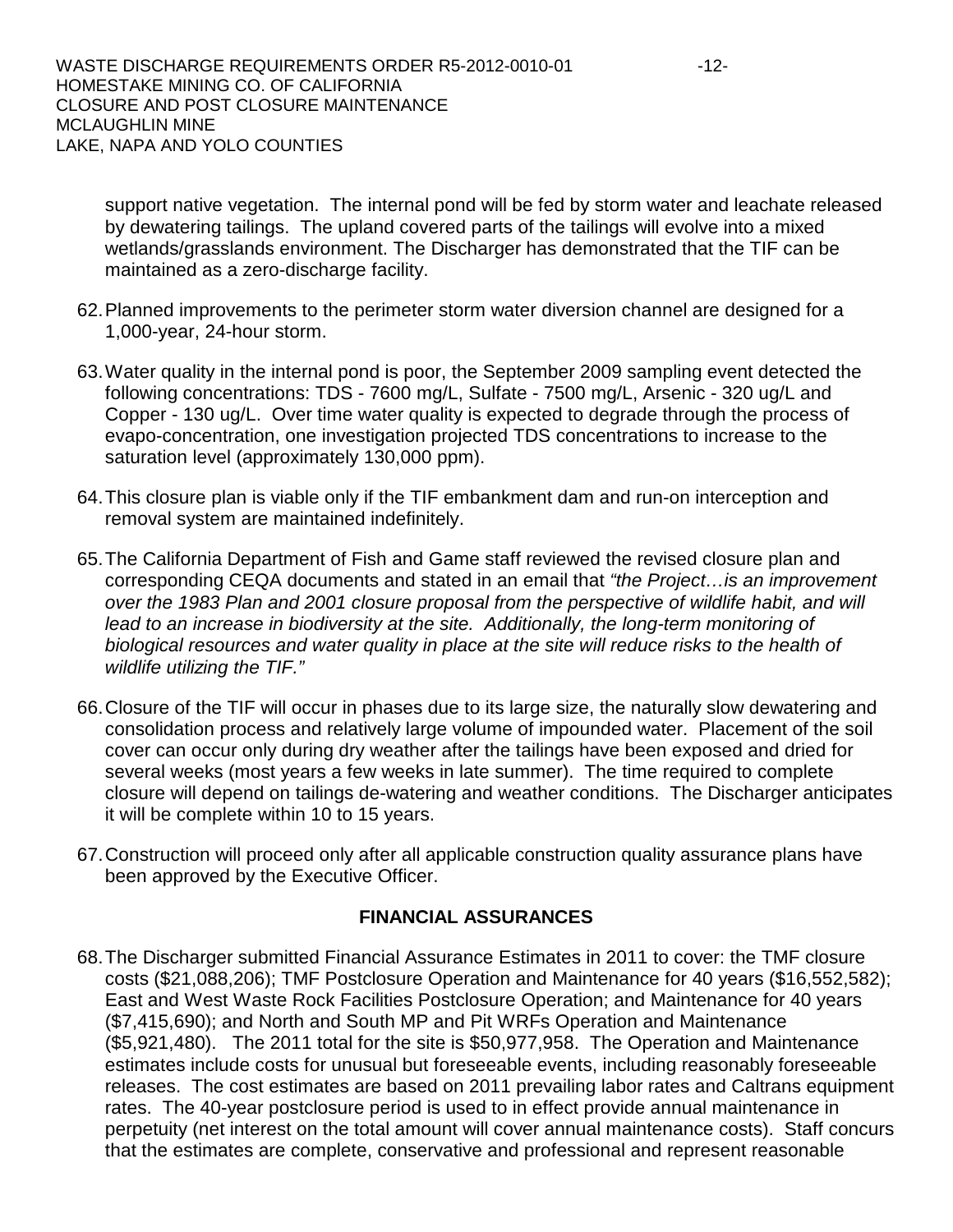WASTE DISCHARGE REQUIREMENTS ORDER R5-2012-0010-01 -13-HOMESTAKE MINING CO. OF CALIFORNIA CLOSURE AND POST CLOSURE MAINTENANCE MCLAUGHLIN MINE LAKE, NAPA AND YOLO COUNTIES

estimates of likely actual closure and postclosure maintenance costs to comply with this Order. The Financial Assurance estimates do not cover reclamation tasks pursuant to the Surface Mining and Reclamation Act of 1975 (SMARA) and the State Mining and Geology Board Regulations (California Code of Requirements (CCR) Title 14, Division 2, Chapter 8, Subchapter 1).

# **CEQA AND OTHER CONSIDERATIONS**

- 69.The Lake County Community Development Department adopted a Mitigated Negative Declaration of environmental impact and approved the use permit modification and the TIF Reclamation Plan Amendment on 22 April 2010. The Board considered the negative declaration and incorporated mitigation measures from the negative declaration into these waste discharge requirements.
- 70.Water Code section 13267states, in part:

(a) A regional board, in establishing or reviewing any water quality control plan or waste discharge requirements, or in connection with any action relating to any plan or requirement authorized by this division, may investigate the quality of any waters of the state within its region.

(b)(1) In conducting an investigation specified in subdivision (a), the regional board may require that any person who has discharged, discharges, or is suspected of having discharged or discharging, or who proposes to discharge waste within its region, … shall furnish, under penalty of perjury, technical or monitoring program reports which the regional board requires. The burden, including costs, of these reports shall bear a reasonable relationship to the need for the report and the benefits to be obtained from the reports. In requiring those reports, the regional board shall provide the person with a written explanation with regard to the need for the reports, and shall identify the evidence that supports requiring that person to provide the reports.

The technical reports required by this Order and the attached Monitoring and Reporting Program are necessary to assure compliance with these waste discharge requirements, and to assure that the discharges will comply with the Basin Plan. The Discharger owns and operates the facility, and is responsible for the discharges of waste at the facility subject to this Order and is, therefore, subject to requirements imposed pursuant to Water Code section 13267.

### **PROCEDURAL REQUIREMENTS**

- 71.All local agencies with jurisdiction to regulate land use, solid waste disposal, air pollution, and to protect public health have approved the use of this site for the discharges of waste to land stated herein.
- 72.The Board notified the Discharger and interested agencies and persons of its intent to prescribe waste discharge requirements for this discharge, and has provided them with an opportunity for a public hearing and an opportunity to submit their written views and recommendations.
- 73.The Board, in a public meeting, heard and considered all comments pertaining to the discharge.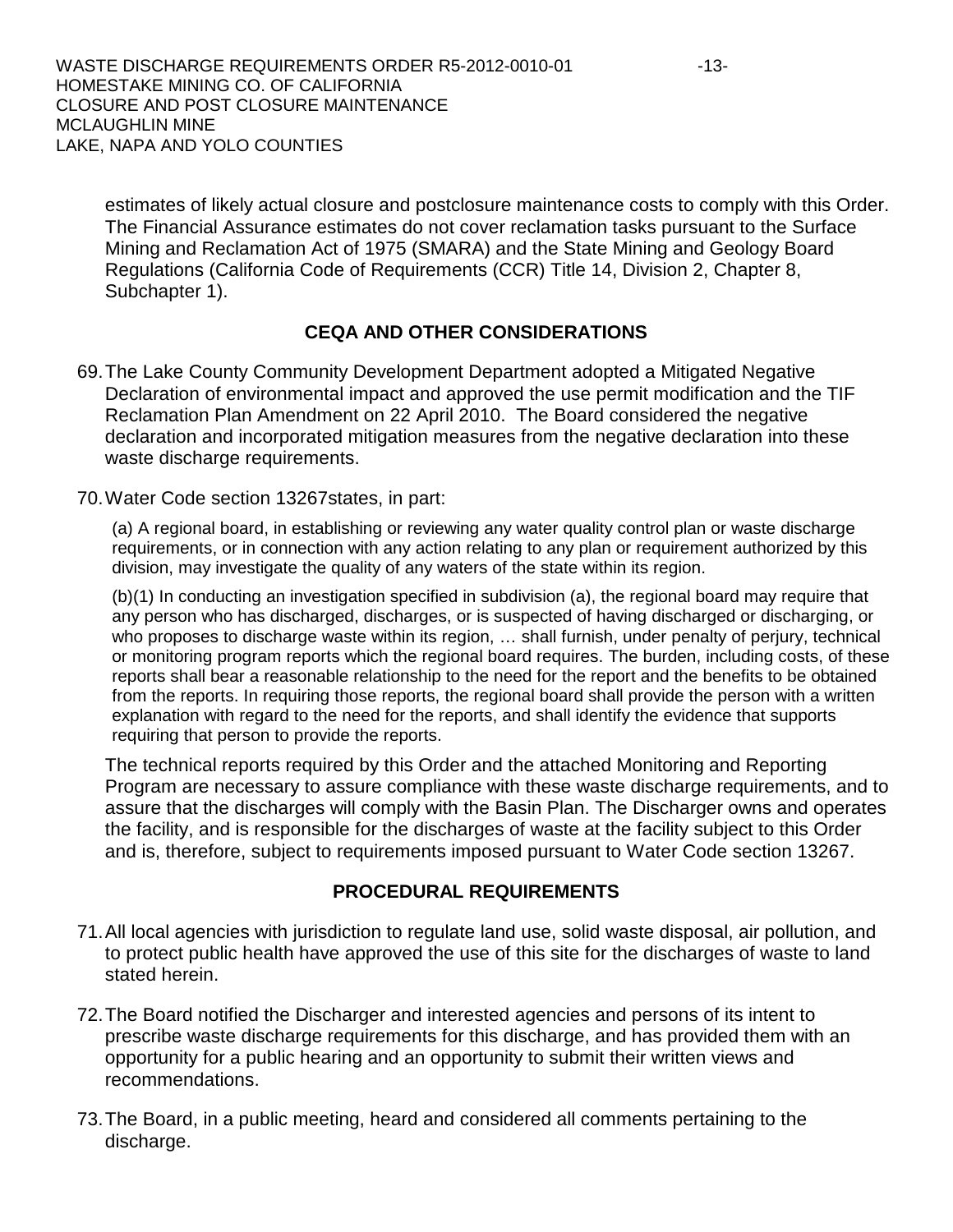**IT IS HEREBY ORDERED, pursuant to Water Code sections 13263 and 13267,** that Order No. 5- 01-168 is rescinded, and that the Homestake Mining Company of California, its agents, successors, and assigns, shall comply with the following:

# **A. PROHIBITIONS**

- 1. This facility is closed; the discharge of any mining waste, hazardous waste, designated waste, municipal waste or inert waste at the Facility, other than pump-back liquids specifically permitted by this Order and potential reclamation activities involving grading and stabilization of mine waste rock for the purposes of complying with SMARA, is prohibited. For the purposes of this Order, the terms 'hazardous waste' and 'designated waste' are as defined in Title 27.
- 2. The discharge of solid waste or liquid waste to surface waters or surface water drainage courses is prohibited.
- 3. The discharge of wastes outside of a waste management unit or portions of a waste management unit specifically designed for their containment is prohibited.

# **B. DISCHARGE SPECIFICATIONS**

# **General Specifications**

- 1. Pump-back liquids shall only be discharged into, and shall be confined to, the waste management units ("WMUs") specifically permitted for their containment.
- 2. Pump-back system pipes, valves and pumps shall be inspected and maintained regularly. Leaks or other identified issues shall be repaired or replaced in a timely manner.
- 3. Surface roads will be watered as needed to control or reduce dust.
- 4. The Discharger shall maintain site security though out the closure period. Perimeter fences, locked gates and signs shall be maintained to exclude public entry to the site. Locks, gates, signs and fences shall be inspected quarterly; damaged security features shall be repaired or replaced immediately.
- 5. Signs shall be repaired or replaced as needed to maintain their visibility. Vegetation that encroaches on or obscures signs shall be cut back or removed.

# **Protection from Storm Events**

6. Waste management units shall be designed, constructed, operated and maintained to prevent inundation or washout due to flooding events with a 100-year return period.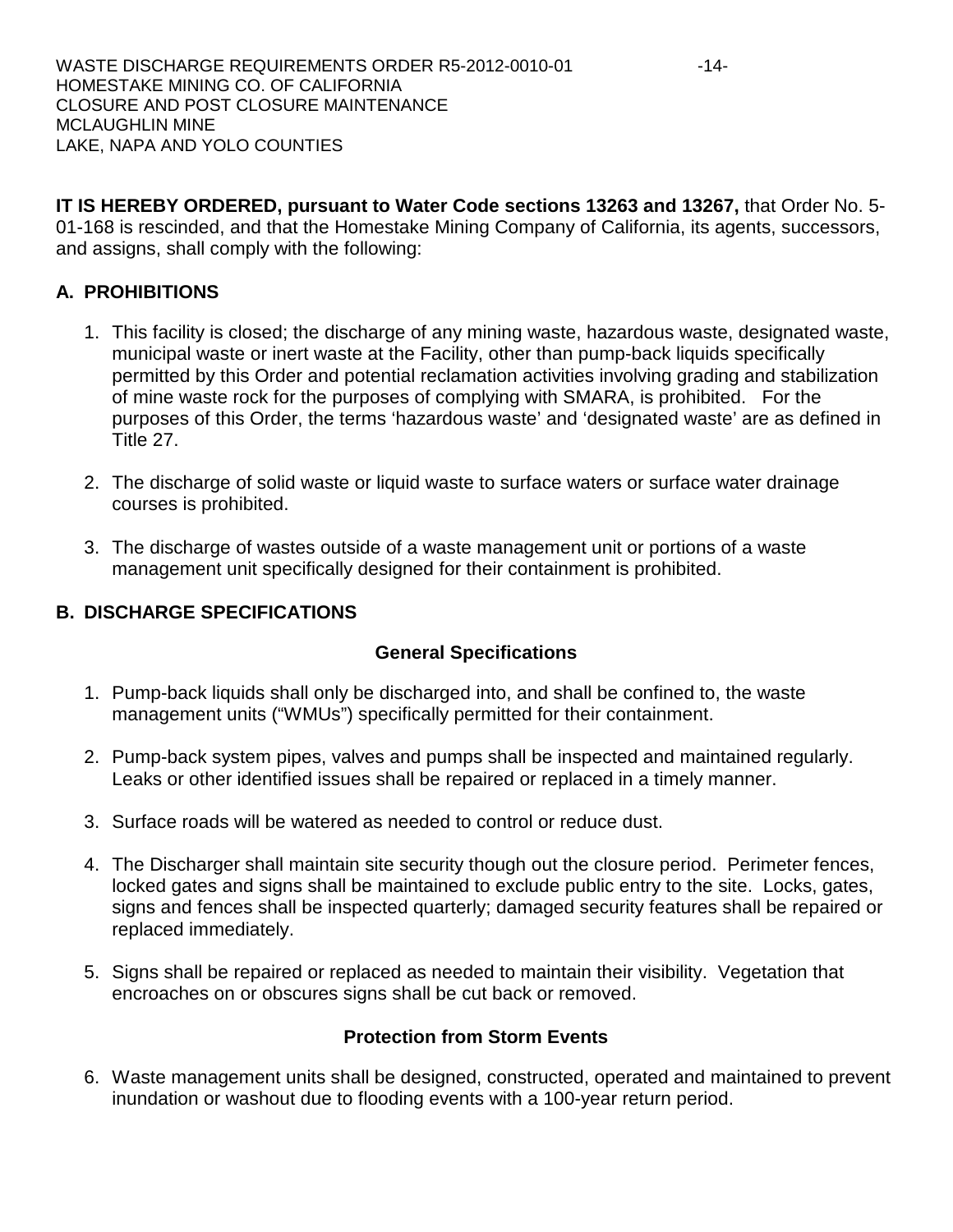- 7. Precipitation and drainage control systems shall be designed, constructed and maintained to accommodate the anticipated volume of precipitation and peak flows from surface runoff under 1,000-year, 24-hour precipitation conditions.
- 8. Annually, prior to the anticipated rainy season, any necessary erosion control measures shall be implemented, and any necessary construction, maintenance, or repairs of precipitation and drainage control facilities shall be completed to prevent erosion or flooding of the site.

### **Mine Pit Lakes**

- 9. The Mine Pit Lakes and related containment structures shall be maintained to prevent, to the greatest extent possible, inundation, erosion, slope failure, washout, and overtopping under 1,000-year, 24-hour precipitation conditions, and shall be designed to contain the 100-year wet season precipitation.
- 10.Leachate generation by a WMU shall not exceed 85% of the design capacity of the collection sump. If leachate generation exceeds this value and/or if the depth of the fluid in a sump exceeds the maximum needed for safe pump operation, then the Discharger shall notify the Regional Board in writing within **seven days**. Notification shall include a timetable for a remedial action to repair the containment structures or other action necessary to prevent release of leachate.

### **C. RECEIVING WATER LIMITATIONS**

### **Water Quality Protection Standards**

The concentrations of Constituents of Concern in waters passing through the Points of Compliance shall not exceed the Concentration Limits established pursuant to Monitoring and Reporting Program R5-2012-0010, which is attached to and made part of this Order.

# **D. FINANCIAL ASSURANCE**

1. The Discharger shall establish an irrevocable Letter of Credit in the amount of \$50,978,000, with the Central Valley Water Board as the named beneficiary, for TIF closure costs, for postclosure maintenance costs and corrective action costs for reasonably foreseeable releases at the TIF, the East and West Waste Rock Facilities, and the North and South Mine Pits for actions required herein. The issuing institution shall become liable under the terms of the Letter of Credit if the Executive Officer determines that the Discharger has failed or is failing to perform closure or postclosure maintenance or corrective action activities as guaranteed by the mechanism in a timely manner. Prior to any exercise of remedies, Regional Board staff will provide the Discharger with written notice of the Discharger's noncompliance with any provisions of these WDRs. The Discharger may cancel the letter of Credit only if alternate financial assurance is substituted as specified in Title 27, section 22227, or if the Discharger is released by the Central Valley Water Board from the requirement to maintain financial assurances.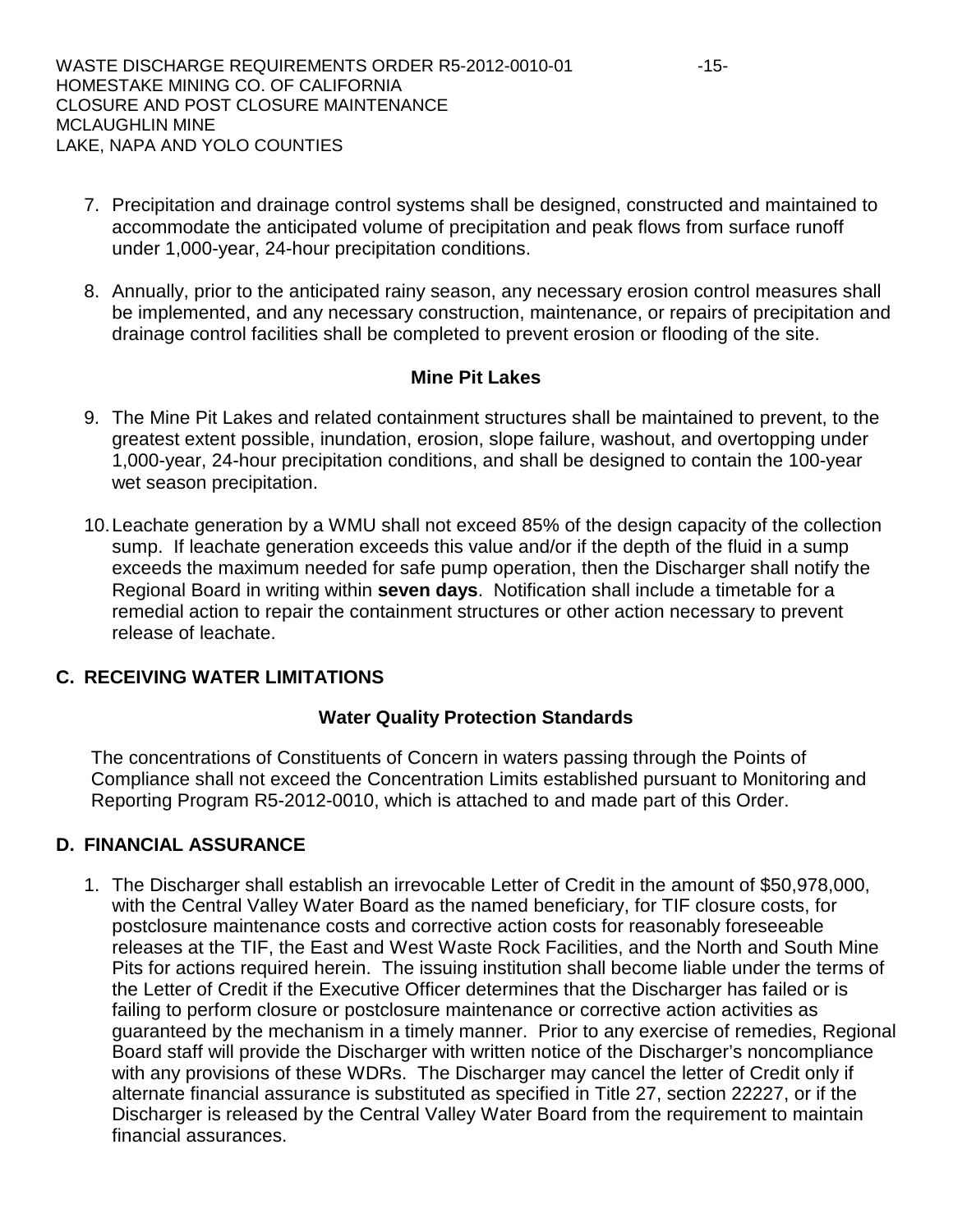2. **By April 30 each year**, the Discharger shall submit a report of financial assurances and shall annually adjust the financial assurances amount to account for inflation and any changes in facility design, construction, or operation.

# **E. PROVISIONS**

- 1. The Discharger shall comply with all applicable provisions of Title 27 that are not specifically referred to in this Order.
- 2. The Discharger shall, in a timely manner, remove and relocate any wastes discharged at this facility in violation of this Order and of the Water Code.
- 3. The Discharger shall comply with the Standard Provisions and Reporting Requirements for Mining Wastes, dated February 2009, which are hereby incorporated into this Order. The Standard Provisions and Reporting Requirements contain important provisions and requirements with which the Discharger must comply. A violation of any of the Standard Provisions and Reporting Requirements is a violation of these waste discharge requirements.
- 4. The Discharger shall comply with Monitoring and Reporting Program R5-2012-0010, which is attached to and made part of this Order. This compliance includes, but is not limited to, maintenance of waste containment facilities and precipitation and drainage controls and monitoring groundwater, the unsaturated zone, and surface waters throughout the active life of the waste management units and the post-closure maintenance period. A violation of Monitoring and Reporting Program R5-2012-0010 is a violation of these waste discharge requirements.
- 5. Existing sampling points at leachate sumps S-11, S-12 and S-13 are difficult to sample and present health and safety concerns to personnel collecting samples. Therefore, the Discharger shall propose and develop if necessary alternative locations to collect grab samples of pump-back waters from the West Waste Rock Facility and the East Waste Rock Facility.
- 6. The Discharger shall maintain legible records of the volume of pump-back water discharged to the North MP, South MP and TIF Pond and the manner and location of the discharge. Such records shall be maintained at the Facility. These records shall be available for review by representatives of the Board and of the State Water Resources Control Board; the flow data shall be summarized and reported to the Central Valley Water Board in compliance with the Monitoring and Reporting Program.
- 7. Water Levels in the North MP Lake shall be maintained below 1720 feet MSL, Water Levels in the South MP Lake shall be maintained below 1731 feet MSL and South MP shall not overflow into North MP Lake. (Findings Nos. 43, 44 and 45).
- 8. The Discharger shall conduct annual water quality trend analysis for the TIF pond, the North MP and the South MP in compliance with Monitoring and Reporting Program R5-2012-0010.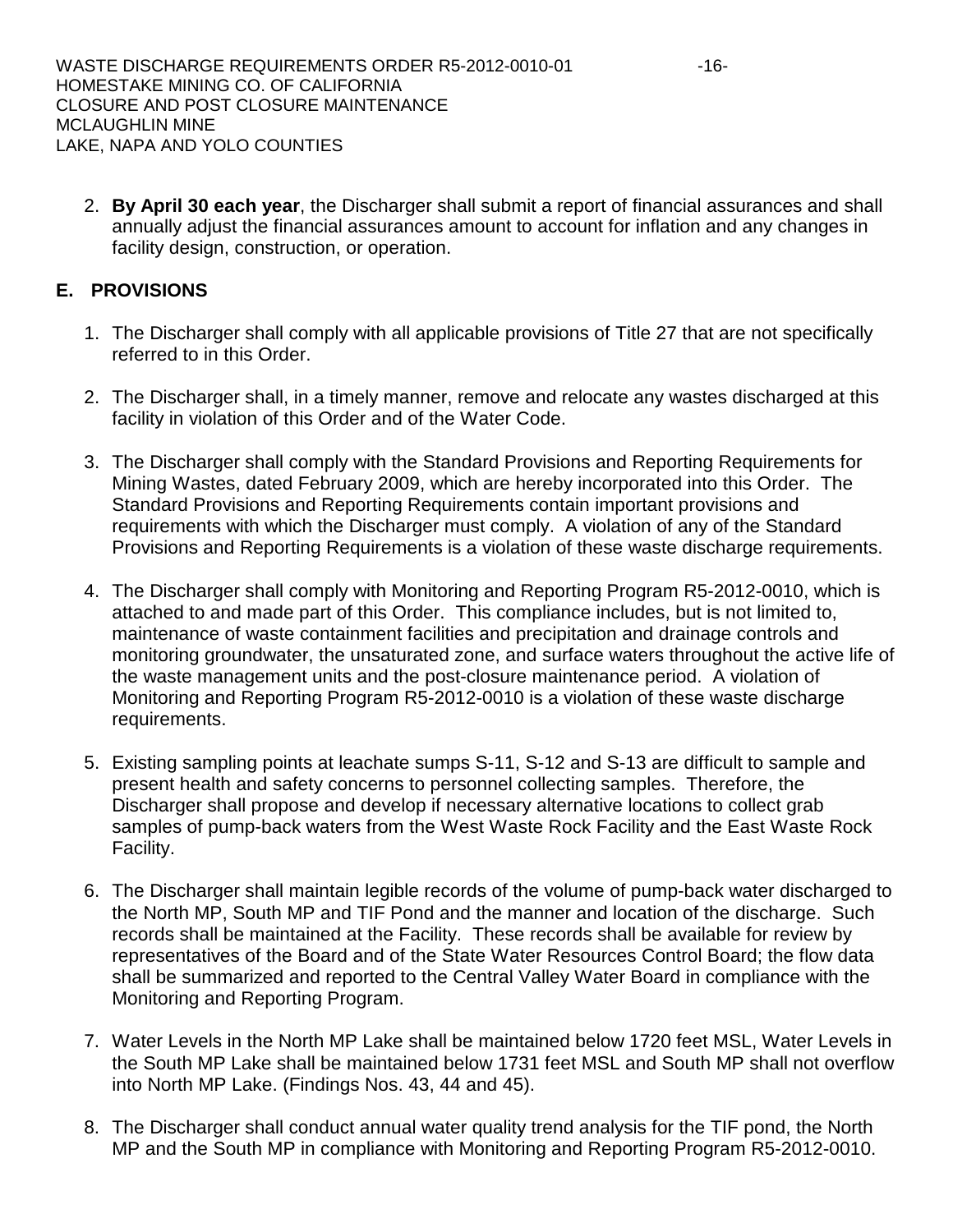WASTE DISCHARGE REQUIREMENTS ORDER R5-2012-0010-01 -17-HOMESTAKE MINING CO. OF CALIFORNIA CLOSURE AND POST CLOSURE MAINTENANCE MCLAUGHLIN MINE LAKE, NAPA AND YOLO COUNTIES

If trend analysis indicate that water quality is likely to exceed Group B Mining Waste criteria within three years, the Discharger shall submit, within 180 days, an evaluation of corrective actions to prevent concentrations from exceed Group B Mining Waste criteria. Any corrective action plan shall include an implementation schedule for proposed corrective actions and propose additional monitoring to evaluate success of the corrective actions.

- 9. The Discharger shall complete closure of the TIF by **31 December 2021**. The Discharger shall undertake to complete between 32 to 62 acres of soil cover per year depending on weather condition. If closure becomes infeasible by 31 December 2021, the Discharger shall submit a report at least one year in advance of the closure date that describes the reason the closure cannot be completed and measures to close the unit as soon as possible. The report shall be submitted to the Executive Officer for concurrence.
- 10.Prior to starting TIF closure construction the Discharger shall submit detailed final closure documents and drawings for staff review and approval.
- 11.Until the TIF is closed, the Discharger shall submit annually by **30 July** a TIF Closure Progress Report. The report shall track closure progress; the location and extent of planned soil cover construction for the upcoming construction season. If the extent of proposed closure is less than 32 acres or the average annual closure completed to date is less than 32 acres, the Discharger shall identify the specific conditions preventing achievement of closure goals.
- 12.TIF areas previously covered with soil shall be inspected annually. If necessary supplemental erosion controls shall be implemented in previously covered areas to prevent exposed tailings. Supplemental erosion controls may include: 1) planting vegetation in areas where natural revegetation has not been successful; 2) installation of additional berms, water bars and/or drainage swales; and 3) installation of additional rip-rap or erosion matting.
- 13.During active construction, the Discharger shall submit weekly progress reports.
- 14.The Discharger shall inspect the TIF soil cover semi-annually for signs of settlement, subsidence, erosion, cracking, thin vegetation cover or other indications that the integrity or effectiveness has been impacted. Any issues requiring corrective action shall be reported to staff **within 7 days** and repaired as soon as feasible (before the next rainy season).
- 15.The Discharger shall inspect the TIF interior berms semi-annually for excessive settlement and erosion. Differential settlement greater than 15% of berm height or erosion that threatens the future usefulness of the berms is defined as excessive. Soil will be added to berms that settle excessively**.** Berm inlets and outlets shall be inspected to ensure they are functioning and draining properly.
- 16. Stormwater diversion channels shall be inspected semi-annually and following heavy precipitation events (greater than 1 inch of rainfall in 24-hours). Inspections shall note evidence of damage, excessive erosion, settlement, and obstruction by debris. Issues detected in the dry season shall be corrected before the rainy season. During the rainy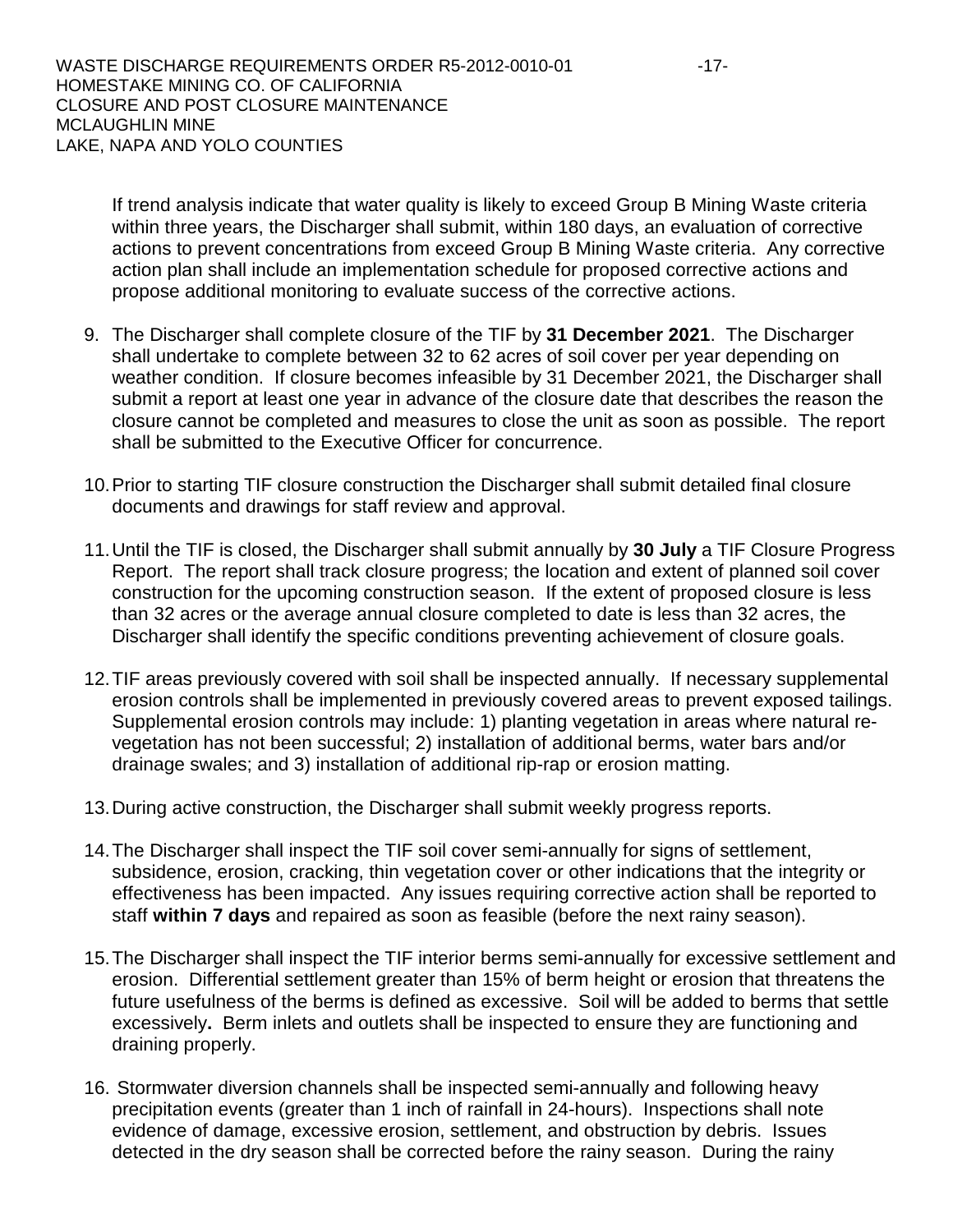season, damaged or obstructed drainage ditches shall be repaired as soon as practical, if possible before the next storm event. Repairs that cannot be completed within two weeks shall be documented and a report explaining why they cannot be repaired. This report shall be submitted to the Regional Water Board **within 72 hours** of identifying damaged or obstructed drainage ditch.

- 17.The Discharger shall provide the Regional Board a copy of the annual inspection report submitted to the Division of Safety of Dams (DSOD). The Discharger shall take appropriate actions to remedy damage as required by the DSOD.
- 18.The Discharger shall provide proof to the Regional Board **within sixty days after adoption of this Order** that the deed to the property or properties containing the Waste Rock Facilities, Mine Pits and Tailings Impoundment Facility, or some other instrument that is normally examined during title search, has been modified to include, in perpetuity, a notation to any potential purchaser of the property stating that:
	- a. the parcel has been used for disposal of solid and liquid mining wastes;
	- b. land use options for the parcel are restricted in accordance with the post-closure land uses set forth in the post-closure plan and in WDRs for the mine site and mine waste management units; and
	- c. in the event that the Discharger defaults on carrying out either the post-closure maintenance plan or any corrective action needed to address a release, then the responsibility for carrying out such work falls to the property owner.
- 7. The Central Valley Water Board will review this Order periodically and may revise requirements when necessary.

# **F. REPORTING REQUIREMENTS**

- 1. The Discharger shall comply with the reporting requirements specified in this Order, in Monitoring and Reporting Program Order R5-2012-0010 and in the Standard Provisions and Reporting Requirements for Mining Wastes, dated February 2009.
- 2. The Discharger shall complete the tasks outlined in these WDRs and the attached Monitoring and Reporting Program R5-2012-0010 in accordance with the following time schedule:
	- a. By **1 May each year until complete,** the Discharger shall submit documents and drawings for the coming closure construction season at the TIF. The submittal should include construction goals, time lines and a quality assurance plan.
	- b. By **1 June 2012** shall submit Propose alternative locations to collect representative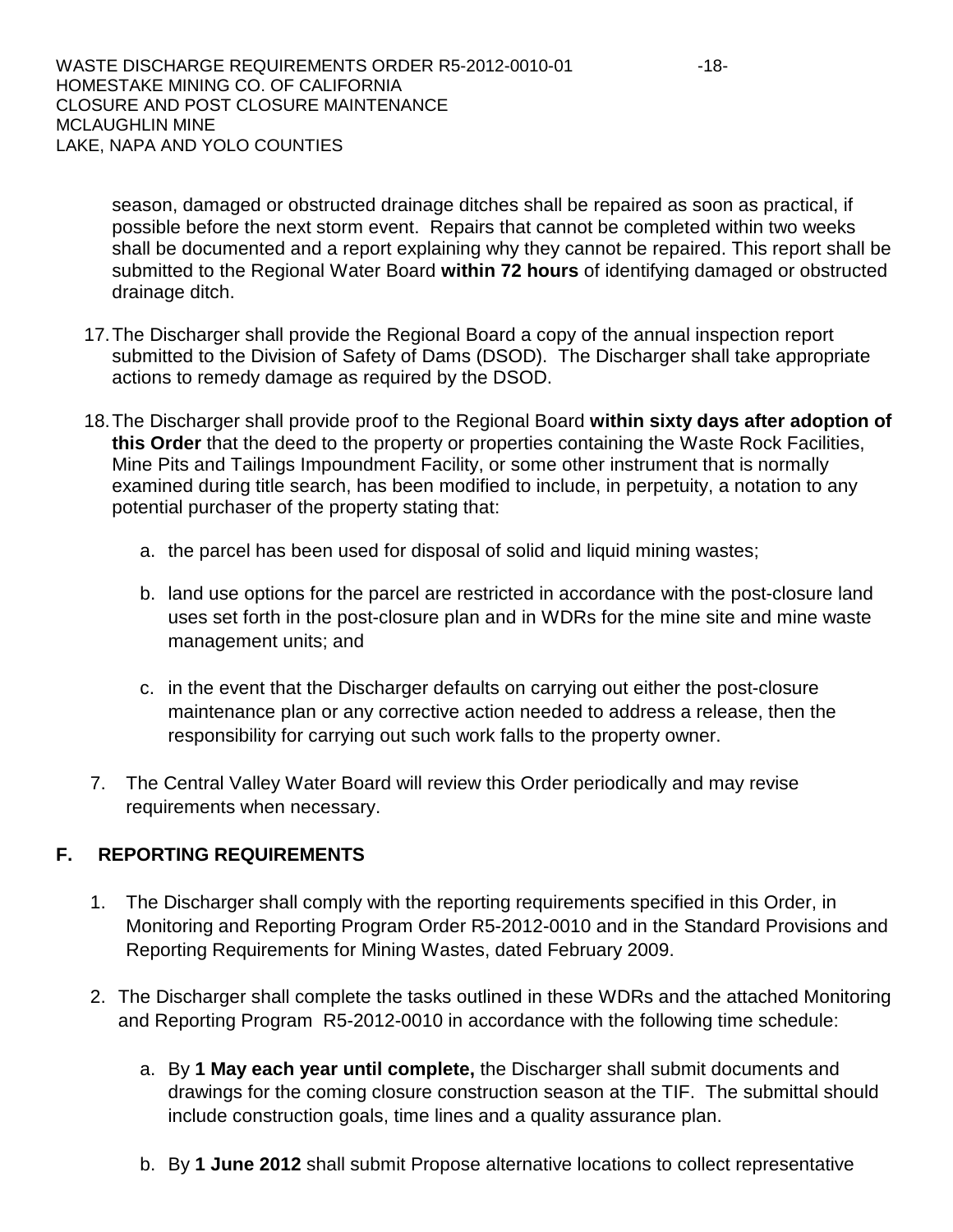samples of pump-back waters from the East and West Waste Rock Facilities (Provision E.5).

- c. **By 30 July each year** submit update and status review of the TIF Closure.
- d. **By 30 April each year**, submit the annual review and update of the status of financial assurances.
- e. **By 1 January 2022**, complete closure of the TIF.
- f. **By 60 days after completion of TIF closure construction**, submit a final TIF Closure Report including as-built drawings and an evaluation of cover integrity.
- 3. In the event of any change in ownership of the Facility, the Discharger shall notify the succeeding owner or operator in writing of the existence of this Order. A copy of that notification shall be sent immediately to the Central Valley Water Board. To assume ownership as Discharger under this Order, the succeeding owner must apply in writing to the Executive Officer requesting transfer of the Order. The request must contain the requesting entity's full legal name, the state of incorporation if a corporation, the name and address and telephone number of the persons responsible for contact with the Central Valley Water Board, and a statement. The statement shall comply with the signatory paragraph of Standard Provision VIII.A.5 and state that the new owner or operator assumes full responsibility for compliance with this Order. Failure to submit the request shall be considered a discharge without requirements, a violation of the Water Code. Transfer shall be approved or disapproved by the Executive Officer.
- 4. The Discharger shall maintain a copy of this Order at the facility and make it available at all times to facility operating personnel, who shall be familiar with its contents, and to regulatory agency personnel. All other site operating records required by this Order may be maintained offsite, but must be available to Central Valley Water Board staff within 48 hours of being requested.
- 5. The Discharger shall immediately notify the Central Valley Water Board of any flooding, equipment failure, slope failure, or other change in site conditions which could impair the integrity of waste or leachate containment facilities or precipitation and drainage control structures.
- 6. For the purpose of resolving any disputes arising from or related to the Water Code, any regulations promulgated thereunder, these WDRs, or any other orders governing this site, the Discharger, its parents and subsidiaries, and their respective past, present, and future officers, directors, employees, agents, shareholders, predecessors, successors, assigns, and affiliated entities, consent to jurisdiction of the Courts of the State of California.